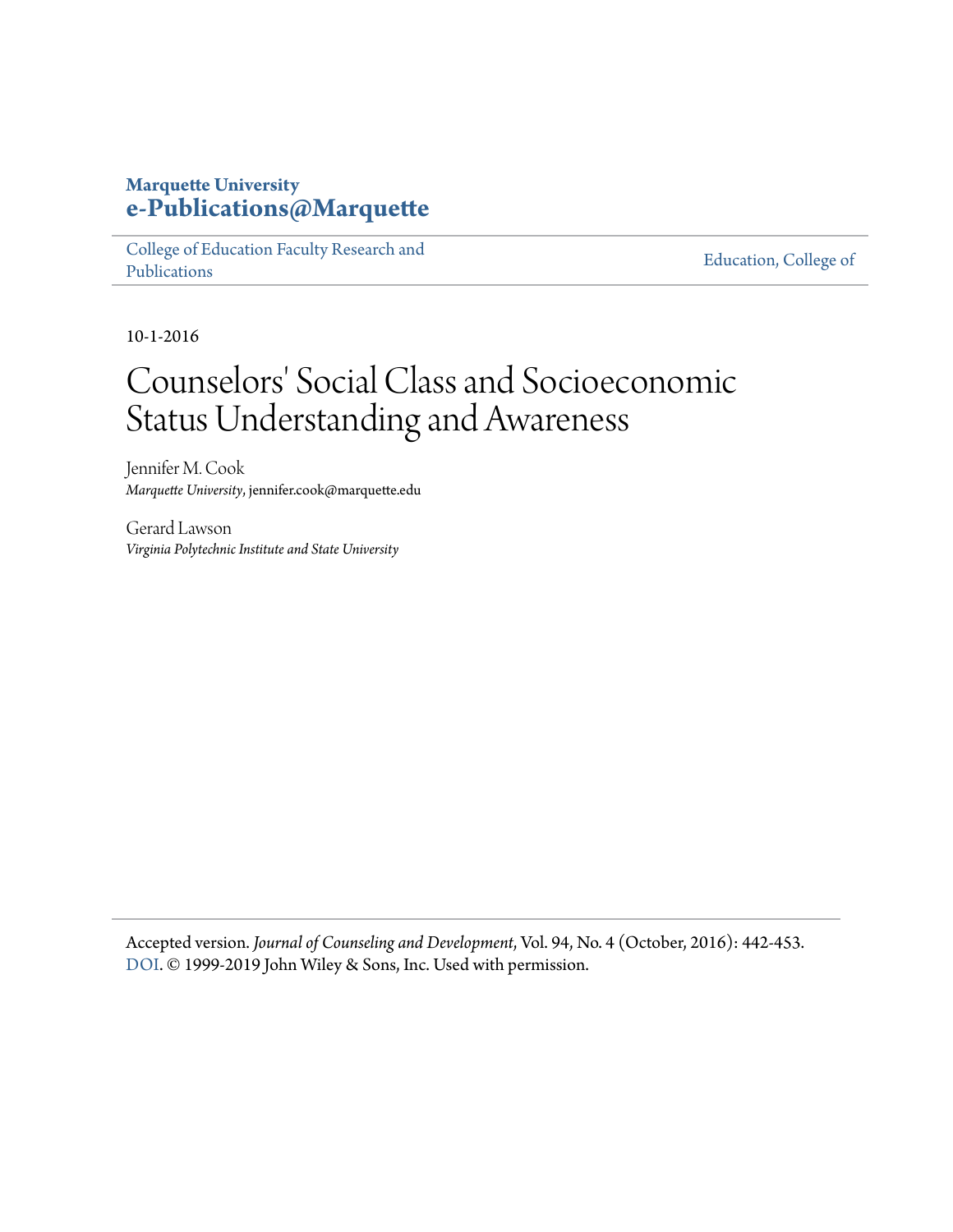**Marquette University**

## **e-Publications@Marquette**

## *Education Faculty Research and Publications/College of Education*

*This paper is NOT THE PUBLISHED VERSION;* **but the author's final, peer-reviewed manuscript.** The published version may be accessed by following the link in the citation below.

*Journal of Counseling and Development*, Vol. 94, No. 4 (2016): 442-453. DOI. This article is © American Counseling Association and permission has been granted for this version to appear in [e-](http://epublications.marquette.edu/)[Publications@Marquette.](http://epublications.marquette.edu/) American Counseling Association does not grant permission for this article to be further copied/distributed or hosted elsewhere without the express permission from American Counseling Association.

# Counselors' Social Class and Socioeconomic Status Understanding and Awareness

Jennifer M. Cook

Department of Counselor Education and Counseling Psychology, Marquette University Department of Leadership, Counseling, and Research, Virginia Tech

Gerard Lawson

Department of Leadership, Counseling, and Research, Virginia Tech

#### Abstract

Nine licensed professional counselors participated in semistructured interviews designed to reveal their awareness and understanding about social class and socioeconomic status (SES). Findings suggest that participants' descriptions of social class and SES often are incongruent with how they use the terms, and their awareness and understanding may be limited because of developmental factors, indicating potential clinical liabilities. The authors suggest that counselors should develop stronger social class consciousness to provide affirming counseling services and that further research on such strategies is needed.

## Keywords

Social class, socioeconomic status, counseling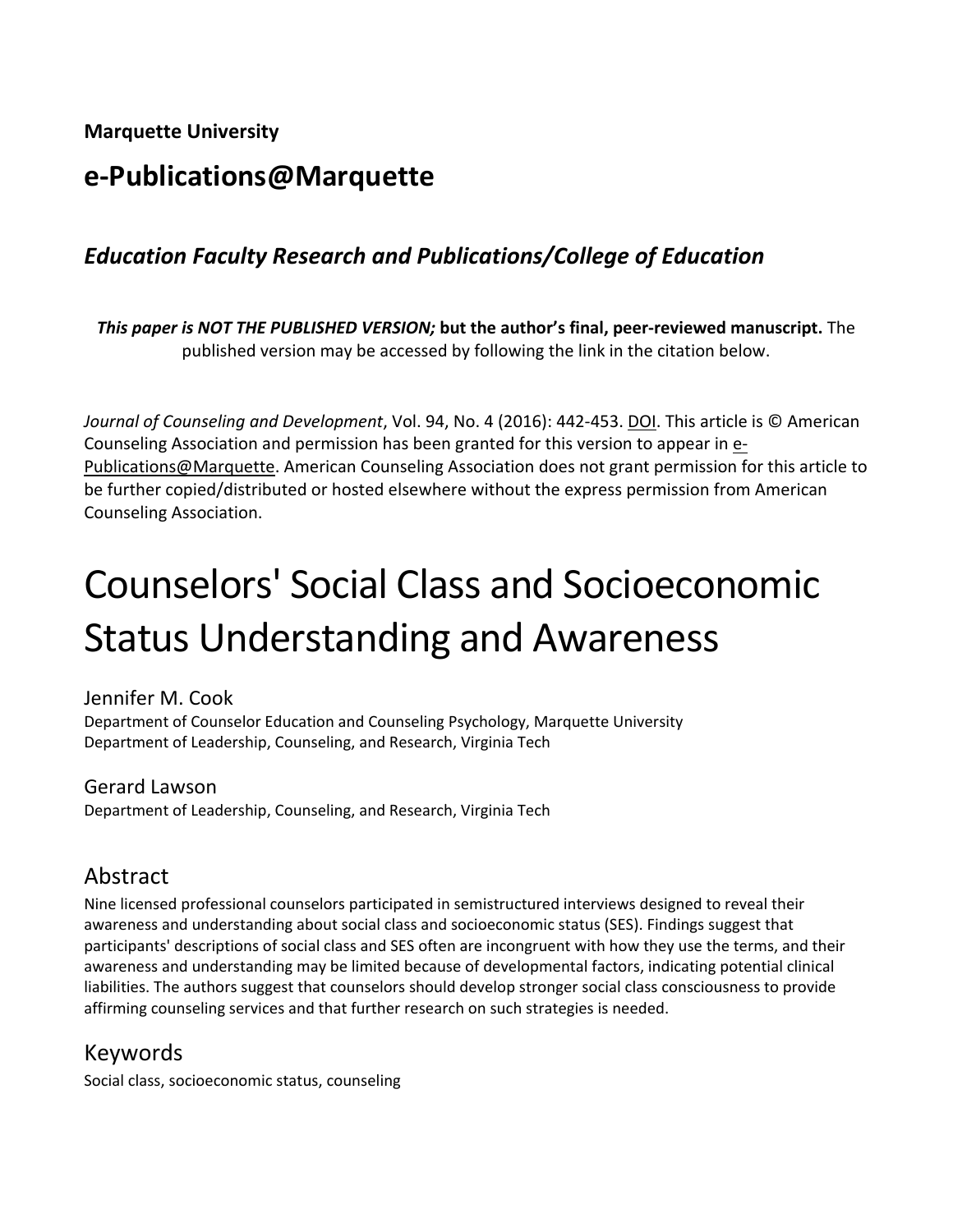## Introduction

Social class indicators are ubiquitous in U.S. culture: Where people live, what they eat, how they speak, what clothes they wear (Payne,  $[39]$  $[39]$ ), and how people raise their children (Gillies,  $[18]$  $[18]$ ; Lareau,  $[31]$  $[31]$ ) can all point to social class values and worldviews. Popular culture, especially television, has defined what different social class groups are like. The television show The Beverly Hillbillies (Simon & Ransohoff, [ [48\]](https://0-web-a-ebscohost-com.libus.csd.mu.edu/ehost/detail/detail?vid=5&sid=97acbd83-f855-4a65-80d9-761605a35b41%40sessionmgr4006&bdata=JnNpdGU9ZWhvc3QtbGl2ZQ%3d%3d#bib48) ) depicted what happens when people who are poor gain entry into the upper social class. The Fresh Prince of Bel-Air (Jones, [ [24\]](https://0-web-a-ebscohost-com.libus.csd.mu.edu/ehost/detail/detail?vid=5&sid=97acbd83-f855-4a65-80d9-761605a35b41%40sessionmgr4006&bdata=JnNpdGU9ZWhvc3QtbGl2ZQ%3d%3d#bib24) ) showed how people of color in the upper social class live. In 1988, Carsey and Werner normalized workingclass life with Roseanne. Later, with the advent of reality television, people in the United States became particularly privy to acute aspects of people's social class experiences, which most often represented dichotomies of class experiences (e.g., The Real Housewives of Orange County [Dunlop, [ [16\]](https://0-web-a-ebscohost-com.libus.csd.mu.edu/ehost/detail/detail?vid=5&sid=97acbd83-f855-4a65-80d9-761605a35b41%40sessionmgr4006&bdata=JnNpdGU9ZWhvc3QtbGl2ZQ%3d%3d#bib16) ], Welcome to Myrtle Manor [Poster & Gips, [ [43\]](https://0-web-a-ebscohost-com.libus.csd.mu.edu/ehost/detail/detail?vid=5&sid=97acbd83-f855-4a65-80d9-761605a35b41%40sessionmgr4006&bdata=JnNpdGU9ZWhvc3QtbGl2ZQ%3d%3d#bib43) ]).

Whether or not people acknowledge it consciously, media images influence how people identify and understand social class groups and how people believe social class and socioeconomic status (SES) function. Often, these images are static, one-dimensional portrayals of social class groups that can instill stereotypes and bias. Although issues and images related to social class and SES are visible, in the United States, there is an overall reluctance to acknowledge that social class affects people's worldviews, values, and beliefs (Staton, Evans, & Lucey, [[52\]](https://0-web-a-ebscohost-com.libus.csd.mu.edu/ehost/detail/detail?vid=5&sid=97acbd83-f855-4a65-80d9-761605a35b41%40sessionmgr4006&bdata=JnNpdGU9ZWhvc3QtbGl2ZQ%3d%3d#bib52); West-Olatunji & Gibson, [[56\]](https://0-web-a-ebscohost-com.libus.csd.mu.edu/ehost/detail/detail?vid=5&sid=97acbd83-f855-4a65-80d9-761605a35b41%40sessionmgr4006&bdata=JnNpdGU9ZWhvc3QtbGl2ZQ%3d%3d#bib56)). Accordingly, many people are hesitant or unwilling to talk about how social class affects people's lives because they are reluctant to recognize any class group as "valid" outside of the middle class. Because of this reluctance, counselors and clients alike may possess limited social class and SES understanding and awareness. This may affect counselors' ability to acknowledge and validate clients' social class and SES realities. The purpose of this article is to describe nine licensed professional counselors' (LPC's) awareness and understanding of social class and SES within the context of qualitative interviews. Accordingly, research findings and implications for counseling and future research are offered.

## Literature Review

When discussing literature pertinent to social class and SES, first it is important to define relevant terms. Scholars have acknowledged that social class is difficult to define (Aronowitz,  $[4]$  $[4]$ ; Liu, Soleck, Hopps, Dunston, & Pickett, [ [35\]](https://0-web-a-ebscohost-com.libus.csd.mu.edu/ehost/detail/detail?vid=5&sid=97acbd83-f855-4a65-80d9-761605a35b41%40sessionmgr4006&bdata=JnNpdGU9ZWhvc3QtbGl2ZQ%3d%3d#bib35) ), and therefore it is challenging to conduct research and develop guidelines for counseling practices that are conscious of social class. Indeed, definitions of social class range from equivocation with SES to a more complex construct that includes a multidimensional expression of culture, including values, family meanings, attitudes, beliefs, practices, and language (Liu, Soleck, et al., [ [34\]](https://0-web-a-ebscohost-com.libus.csd.mu.edu/ehost/detail/detail?vid=5&sid=97acbd83-f855-4a65-80d9-761605a35b41%40sessionmgr4006&bdata=JnNpdGU9ZWhvc3QtbGl2ZQ%3d%3d#bib34) ). The latter description is emerging as a more comprehensive approach to understanding social class as a cultural construct. Because of the construct's complexity, researchers continue to investigate, explore, clarify, and explain social class and its implications for counseling.

Socioeconomic status is an objective, ranked system that designates individuals' economic value based on their income, education, and occupation (Brown, Fukunaga, Umemoto, & Wicker, [ [7\]](https://0-web-a-ebscohost-com.libus.csd.mu.edu/ehost/detail/detail?vid=5&sid=97acbd83-f855-4a65-80d9-761605a35b41%40sessionmgr4006&bdata=JnNpdGU9ZWhvc3QtbGl2ZQ%3d%3d#bib7) ; Muntaner, Eaton, & Diala, [ [37\]](https://0-web-a-ebscohost-com.libus.csd.mu.edu/ehost/detail/detail?vid=5&sid=97acbd83-f855-4a65-80d9-761605a35b41%40sessionmgr4006&bdata=JnNpdGU9ZWhvc3QtbGl2ZQ%3d%3d#bib37) ). SES is quantified easily, and it has the capacity to shift rapidly if individuals' income, education, or occupation changes. Social class is a more subjective, yet often ranked, term that integrates individuals' SES factors with the totality of attitudes, beliefs, consciousness, values, behaviors, and interactions that affect their personal and group worldviews based on their social location, resources, and experiences with their social class affiliations (Kraus, Piff, Mendoza-Denton, Rheinschmidt, & Keltner, [ [28\]](https://0-web-a-ebscohost-com.libus.csd.mu.edu/ehost/detail/detail?vid=5&sid=97acbd83-f855-4a65-80d9-761605a35b41%40sessionmgr4006&bdata=JnNpdGU9ZWhvc3QtbGl2ZQ%3d%3d#bib28) ; Liu, Ali, et al., [ [34\]](https://0-web-a-ebscohost-com.libus.csd.mu.edu/ehost/detail/detail?vid=5&sid=97acbd83-f855-4a65-80d9-761605a35b41%40sessionmgr4006&bdata=JnNpdGU9ZWhvc3QtbGl2ZQ%3d%3d#bib34) ; Ostrove & Cole, [ [38\]](https://0-web-a-ebscohost-com.libus.csd.mu.edu/ehost/detail/detail?vid=5&sid=97acbd83-f855-4a65-80d9-761605a35b41%40sessionmgr4006&bdata=JnNpdGU9ZWhvc3QtbGl2ZQ%3d%3d#bib38) ; Smith, [ [50\]](https://0-web-a-ebscohost-com.libus.csd.mu.edu/ehost/detail/detail?vid=5&sid=97acbd83-f855-4a65-80d9-761605a35b41%40sessionmgr4006&bdata=JnNpdGU9ZWhvc3QtbGl2ZQ%3d%3d#bib50) ; Smith, Li, Dykema, Hamlet, & Shellman, [ [51\]](https://0-web-a-ebscohost-com.libus.csd.mu.edu/ehost/detail/detail?vid=5&sid=97acbd83-f855-4a65-80d9-761605a35b41%40sessionmgr4006&bdata=JnNpdGU9ZWhvc3QtbGl2ZQ%3d%3d#bib51) ). Social class designations and identities are influenced often by social stratification, class mobility prospects, and classism. Furthermore, social class experiences are difficult to quantify. If SES variables change, individuals may identify as part of a different social class group.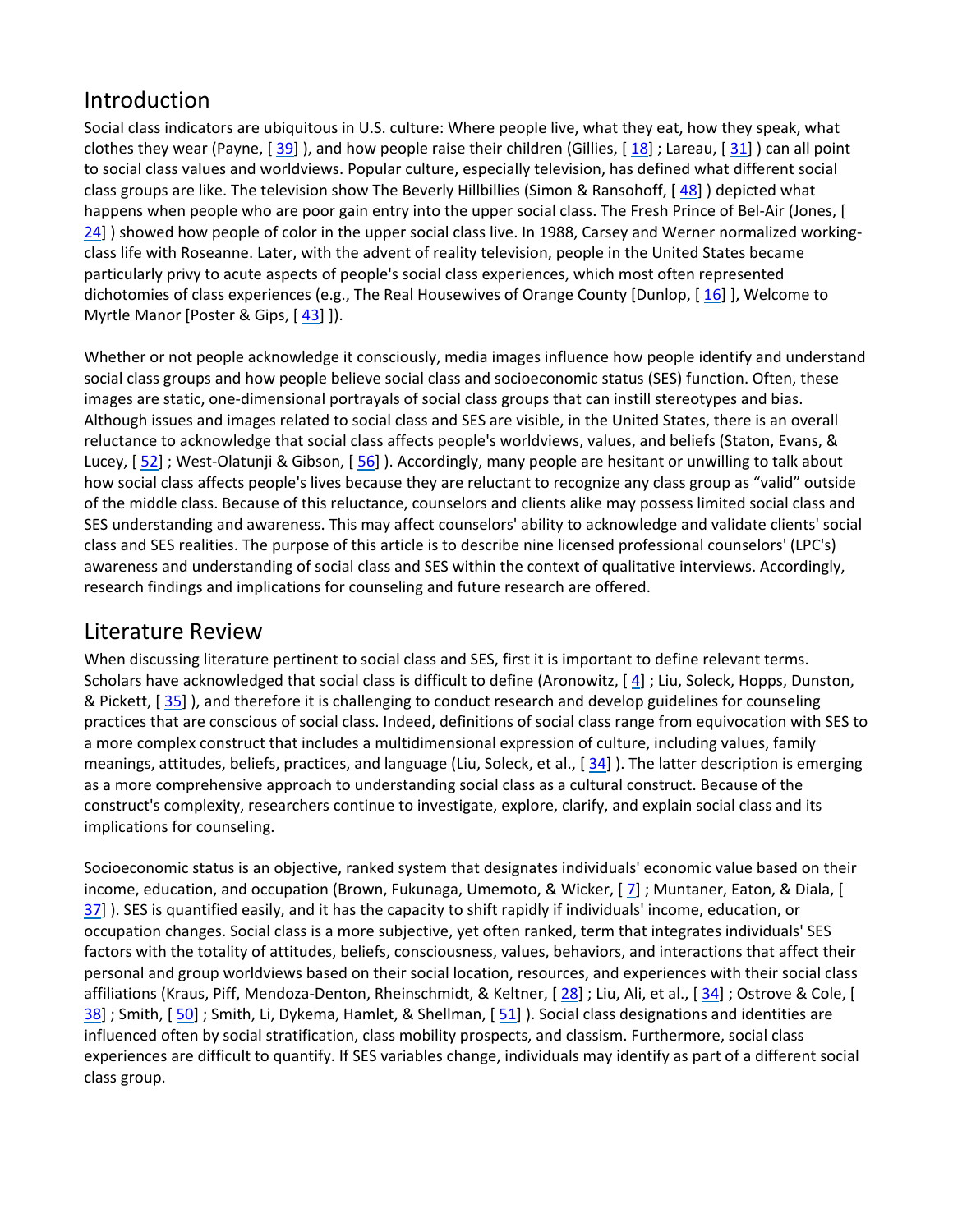In many cases, social class is reduced solely to discussions of SES because SES is discrete and measureable (Brown et al.,  $[7]$  $[7]$ ; Liu, Ali, et al.,  $[34]$  $[34]$ ). Income, education, and occupation are a snapshot of economic standing at a particular moment. Although these factors say something about what people have obtained, they do little to describe how they actually live or experience the world based on their economic status. This lived experience is the main reason why SES cannot be used interchangeably with the term social class. In the counseling literature, some authors use the term social class, others use the term SES, and others use both terms synonymously. Significant complications can arise when scholars use the terms social class and SES imprecisely or interchangeably (Kurtz, [[30\]](https://0-web-a-ebscohost-com.libus.csd.mu.edu/ehost/detail/detail?vid=5&sid=97acbd83-f855-4a65-80d9-761605a35b41%40sessionmgr4006&bdata=JnNpdGU9ZWhvc3QtbGl2ZQ%3d%3d#bib30); Liu, Ali, et al., [[34\]](https://0-web-a-ebscohost-com.libus.csd.mu.edu/ehost/detail/detail?vid=5&sid=97acbd83-f855-4a65-80d9-761605a35b41%40sessionmgr4006&bdata=JnNpdGU9ZWhvc3QtbGl2ZQ%3d%3d#bib34)). For example, researchers sometimes claim to measure participants' social class, yet they use SES factors to do so (Kraus, Côté, & Keltner, [ [27\]](https://0-web-a-ebscohost-com.libus.csd.mu.edu/ehost/detail/detail?vid=5&sid=97acbd83-f855-4a65-80d9-761605a35b41%40sessionmgr4006&bdata=JnNpdGU9ZWhvc3QtbGl2ZQ%3d%3d#bib27) ; Ranchor, Bouma, & Sanderman, [ [44\]](https://0-web-a-ebscohost-com.libus.csd.mu.edu/ehost/detail/detail?vid=5&sid=97acbd83-f855-4a65-80d9-761605a35b41%40sessionmgr4006&bdata=JnNpdGU9ZWhvc3QtbGl2ZQ%3d%3d#bib44) ). Furthermore, via a content analysis of three counseling journals between 1981 and 2000, researchers (Liu, Ali, et al.,  $[34]$  $[34]$ ) found 480 different terms that were synonymous with social class. The paucity of clear social class definitions is a common issue when exploring social class literature, and such issues are reflected in the findings of this study.

Nonetheless, SES is a necessary component of social class. For example, people's finances often determine their access to resources, such as educational opportunities, nutritional foods, and housing, and, in turn, these resources contribute significantly to people's power and their privilege (Beeghley, [ [5\]](https://0-web-a-ebscohost-com.libus.csd.mu.edu/ehost/detail/detail?vid=5&sid=97acbd83-f855-4a65-80d9-761605a35b41%40sessionmgr4006&bdata=JnNpdGU9ZWhvc3QtbGl2ZQ%3d%3d#bib5) ; Brown et al., [ [7\]](https://0-web-a-ebscohost-com.libus.csd.mu.edu/ehost/detail/detail?vid=5&sid=97acbd83-f855-4a65-80d9-761605a35b41%40sessionmgr4006&bdata=JnNpdGU9ZWhvc3QtbGl2ZQ%3d%3d#bib7) ). Therefore, the more economic resources people have, the more opportunities or life chances they have. Conversely, the fewer economic resources people have, the more limited their opportunities and life chances are. This statement is true particularly in capitalistic countries like the United States. Capitalism is an economic structure, and it is also a social structure, both dependent on and undergirded by social stratification. Social stratification refers to a society's hierarchical, layered structure and how a society's valued resources are distributed within that structure (Beeghley, [ [5\]](https://0-web-a-ebscohost-com.libus.csd.mu.edu/ehost/detail/detail?vid=5&sid=97acbd83-f855-4a65-80d9-761605a35b41%40sessionmgr4006&bdata=JnNpdGU9ZWhvc3QtbGl2ZQ%3d%3d#bib5) ). Valued resources include SES factors of income, education, and occupation, as well as the aforementioned concepts of power and privilege. Embedded in social stratification is the concept of class mobility. Class mobility refers most often to upward class mobility: One's ability to move from a lower social class group to a higher social class group (Staton et al., [[52\]](https://0-web-a-ebscohost-com.libus.csd.mu.edu/ehost/detail/detail?vid=5&sid=97acbd83-f855-4a65-80d9-761605a35b41%40sessionmgr4006&bdata=JnNpdGU9ZWhvc3QtbGl2ZQ%3d%3d#bib52)). However, class mobility is both upward and downward, and many more U.S. citizens experience downward rather than upward mobility (Bradbury & Katz,  $[6]$  $[6]$ ; Sawhill & Morton,  $[46]$  $[46]$ ).

## Impact of Social Class

As early as 1974, researchers began to address social class and counseling (Lorion, [[36\]](https://0-web-a-ebscohost-com.libus.csd.mu.edu/ehost/detail/detail?vid=5&sid=97acbd83-f855-4a65-80d9-761605a35b41%40sessionmgr4006&bdata=JnNpdGU9ZWhvc3QtbGl2ZQ%3d%3d#bib36); Pettit, Pettit, & Welkowitz, [[41\]](https://0-web-a-ebscohost-com.libus.csd.mu.edu/ehost/detail/detail?vid=5&sid=97acbd83-f855-4a65-80d9-761605a35b41%40sessionmgr4006&bdata=JnNpdGU9ZWhvc3QtbGl2ZQ%3d%3d#bib41); Sladen, [[49\]](https://0-web-a-ebscohost-com.libus.csd.mu.edu/ehost/detail/detail?vid=5&sid=97acbd83-f855-4a65-80d9-761605a35b41%40sessionmgr4006&bdata=JnNpdGU9ZWhvc3QtbGl2ZQ%3d%3d#bib49); Sue & Sue, [[53\]](https://0-web-a-ebscohost-com.libus.csd.mu.edu/ehost/detail/detail?vid=5&sid=97acbd83-f855-4a65-80d9-761605a35b41%40sessionmgr4006&bdata=JnNpdGU9ZWhvc3QtbGl2ZQ%3d%3d#bib53)); however, these ideas were not incorporated significantly for almost three decades. Since 2000, researchers have begun to revisit social class (Liu, [ [32\]](https://0-web-a-ebscohost-com.libus.csd.mu.edu/ehost/detail/detail?vid=5&sid=97acbd83-f855-4a65-80d9-761605a35b41%40sessionmgr4006&bdata=JnNpdGU9ZWhvc3QtbGl2ZQ%3d%3d#bib32) ) and discuss the impact social class has on people's experiences. For example, researchers found that social class experiences can affect personality variables (Ranchor et al.,  $[44]$  $[44]$ ), and that social class status can affect how individuals perceive themselves and their capabilities, especially when they compare themselves to people in other social class groups (Kudrna, Furnham, & Swami, [ [29\]](https://0-web-a-ebscohost-com.libus.csd.mu.edu/ehost/detail/detail?vid=5&sid=97acbd83-f855-4a65-80d9-761605a35b41%40sessionmgr4006&bdata=JnNpdGU9ZWhvc3QtbGl2ZQ%3d%3d#bib29) ). Furthermore, in a three-study quantitative project (N = 387), Kraus et al. ([ [27\]](https://0-web-a-ebscohost-com.libus.csd.mu.edu/ehost/detail/detail?vid=5&sid=97acbd83-f855-4a65-80d9-761605a35b41%40sessionmgr4006&bdata=JnNpdGU9ZWhvc3QtbGl2ZQ%3d%3d#bib27) ) discovered that people from a low social class judge emotions more accurately than people from a high social class. The results of these studies suggest that social class group experiences may have more farreaching effects than simply access to resources: They suggest that people in different social class groups view and interact in the world differently.

Hoadley and Ensor ([ [21\]](https://0-web-a-ebscohost-com.libus.csd.mu.edu/ehost/detail/detail?vid=5&sid=97acbd83-f855-4a65-80d9-761605a35b41%40sessionmgr4006&bdata=JnNpdGU9ZWhvc3QtbGl2ZQ%3d%3d#bib21) ) discovered that teachers in a working-class context prioritized students' personal development, as opposed to teachers in a middle-class context, who prized knowledge acquisition, subject knowledge, and overall student cognitive development. These findings are consistent with Lareau's ( $\left[\frac{31}{21}\right]$ ) longterm study with 12 working-class and middle-class families. She found that Black children raised in working-class homes were more similar to White children raised in working-class homes than to Black children raised in middle-class homes. The same comparisons were true for White children. Lareau posited that the similarities were not due to race but rather to social class norms, and the differences between class groups were most salient with regard to parental child rearing conceptualizations and the way the parent–child relationship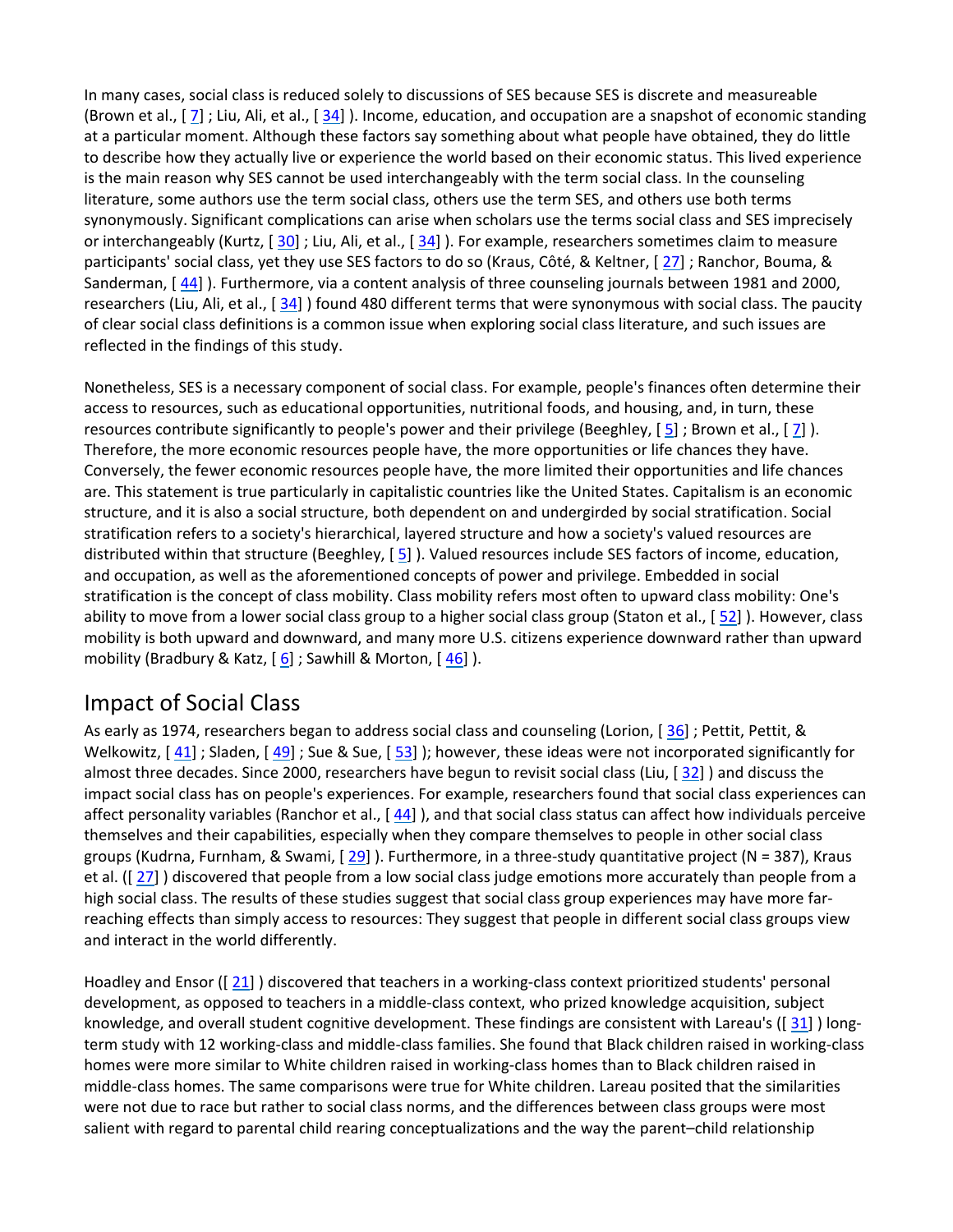functioned. Both studies revealed that the differences between social class values, initiated by the family system, made an indelible impact on how children and adults viewed themselves, the world, and their interactions.

Counseling scholars and researchers have called counselors to acknowledge how social class affects the counseling relationship. For example, Vontress ([ [54\]](https://0-web-a-ebscohost-com.libus.csd.mu.edu/ehost/detail/detail?vid=5&sid=97acbd83-f855-4a65-80d9-761605a35b41%40sessionmgr4006&bdata=JnNpdGU9ZWhvc3QtbGl2ZQ%3d%3d#bib54) ) pointed out that although clients run the gamut of social differences, counselors tend to be middle class, and, subsequently, hold middle-class values and worldviews. Furthermore, he stated that the counseling setting, counselors' traditional displays of empathy, the structure of counseling, mandatory client self-disclosure, counselors' lack of personalism, and counselors' communication style often reflect middle-class values and worldviews and can hinder the counseling process for clients from lower social class groups. In addition, Kim and Cardemil  $(25)$  ) shared their clinical experience with clients from a low social class and indicated that counselors must "attend to social class issues in an explicit and ongoing manner" (p. 29) with regard to social class assessment, the integration of social class into the counseling process, and attention to class differences between counselors and clients.

## Social Class Theoretical Frameworks

The Social Class Worldview Model (SCWM; Liu, [[32\]](https://0-web-a-ebscohost-com.libus.csd.mu.edu/ehost/detail/detail?vid=5&sid=97acbd83-f855-4a65-80d9-761605a35b41%40sessionmgr4006&bdata=JnNpdGU9ZWhvc3QtbGl2ZQ%3d%3d#bib32)), the Social Class Worldview Model-Revised (SCWM-R; Liu, [[33\]](https://0-web-a-ebscohost-com.libus.csd.mu.edu/ehost/detail/detail?vid=5&sid=97acbd83-f855-4a65-80d9-761605a35b41%40sessionmgr4006&bdata=JnNpdGU9ZWhvc3QtbGl2ZQ%3d%3d#bib33)), and the Social Class and Classism Consciousness Model (SCCCM; Liu, [33]) are theoretical frameworks that provide a context for how counselors can understand social class. Liu ( $[32]$  $[32]$ ,  $[33]$  $[33]$ ) created the SCWM and the SCWM-R so counselors could better understand how people interpret and make meaning of their thoughts, feelings, activities, economic settings, and culture related to their social class understanding, worldviews, and experiences. Furthermore, these models suggest that people from different social class groups have different values, worldviews, points of reference, and strengths.

To fully understand the implications of the SCWM (Liu, [ [32\]](https://0-web-a-ebscohost-com.libus.csd.mu.edu/ehost/detail/detail?vid=5&sid=97acbd83-f855-4a65-80d9-761605a35b41%40sessionmgr4006&bdata=JnNpdGU9ZWhvc3QtbGl2ZQ%3d%3d#bib32) ) and the SCWM-R (Liu, [ [33\]](https://0-web-a-ebscohost-com.libus.csd.mu.edu/ehost/detail/detail?vid=5&sid=97acbd83-f855-4a65-80d9-761605a35b41%40sessionmgr4006&bdata=JnNpdGU9ZWhvc3QtbGl2ZQ%3d%3d#bib33) ), individuals must develop social class consciousness. The SCCCM (Liu, [ [33\]](https://0-web-a-ebscohost-com.libus.csd.mu.edu/ehost/detail/detail?vid=5&sid=97acbd83-f855-4a65-80d9-761605a35b41%40sessionmgr4006&bdata=JnNpdGU9ZWhvc3QtbGl2ZQ%3d%3d#bib33) ) is a social class developmental model, similar to the Ethnic Identity Development Model (Phinney, [ [42\]](https://0-web-a-ebscohost-com.libus.csd.mu.edu/ehost/detail/detail?vid=5&sid=97acbd83-f855-4a65-80d9-761605a35b41%40sessionmgr4006&bdata=JnNpdGU9ZWhvc3QtbGl2ZQ%3d%3d#bib42) ) and the White Racial Identity Model (Helms, [ [20\]](https://0-web-a-ebscohost-com.libus.csd.mu.edu/ehost/detail/detail?vid=5&sid=97acbd83-f855-4a65-80d9-761605a35b41%40sessionmgr4006&bdata=JnNpdGU9ZWhvc3QtbGl2ZQ%3d%3d#bib20) ). The SCCCM reveals stages of social class awareness and consciousness via levels and statuses. The SCCCM has three levels: (a) no social class consciousness, (b) social class self-consciousness, and (c) social class consciousness. Within each level, there are several statuses. With each status, individuals examine their social class perceptions of self, peers, others, and society, and, typically, ideological and practical shifts occur. When people experience the first level, no social class consciousness, they progress through the statuses of unawareness, status position saliency, and questioning. In the second level, social class self-consciousness, people experience exploration and justification, despair, the belief that the world is just, and intellectualized anger and frustration. In the third level, social class consciousness, people experience reinvestment, engagement, and equilibration.

On the whole, the SCCCM is a linear model, and one must, for example, move through the unawareness status before proceeding to the questioning status (Liu, [[33\]](https://0-web-a-ebscohost-com.libus.csd.mu.edu/ehost/detail/detail?vid=5&sid=97acbd83-f855-4a65-80d9-761605a35b41%40sessionmgr4006&bdata=JnNpdGU9ZWhvc3QtbGl2ZQ%3d%3d#bib33)). However, people can and do fluctuate between levels and statuses and revisit levels/phases at different developmental junctures. Liu ([[33\]](https://0-web-a-ebscohost-com.libus.csd.mu.edu/ehost/detail/detail?vid=5&sid=97acbd83-f855-4a65-80d9-761605a35b41%40sessionmgr4006&bdata=JnNpdGU9ZWhvc3QtbGl2ZQ%3d%3d#bib33)) posited that people who have progressed through multiple SCCCM levels and developed a keen sense of their social class identity recognize their ability to use and benefit from different statuses when contexts and situations change. Liu did not elaborate on what situations or contexts may call for one to function in earlier social class development levels/phases. The SCCCM is the main framework through which the findings of this study are understood.

## Purpose of the Study

Although scholars (Hoadley & Ensor,  $[21]$  $[21]$ ; Lareau,  $[31]$  $[31]$ ; Liu, Soleck, et al.,  $[34]$  $[34]$ ) have identified significant information about social class and how social class affects individuals, they have not researched what comprises counselors' social class understanding or awareness (e.g., values, beliefs, awareness, worldviews about social class) or how developed counselors' understanding and awareness may be, nor have they posited how these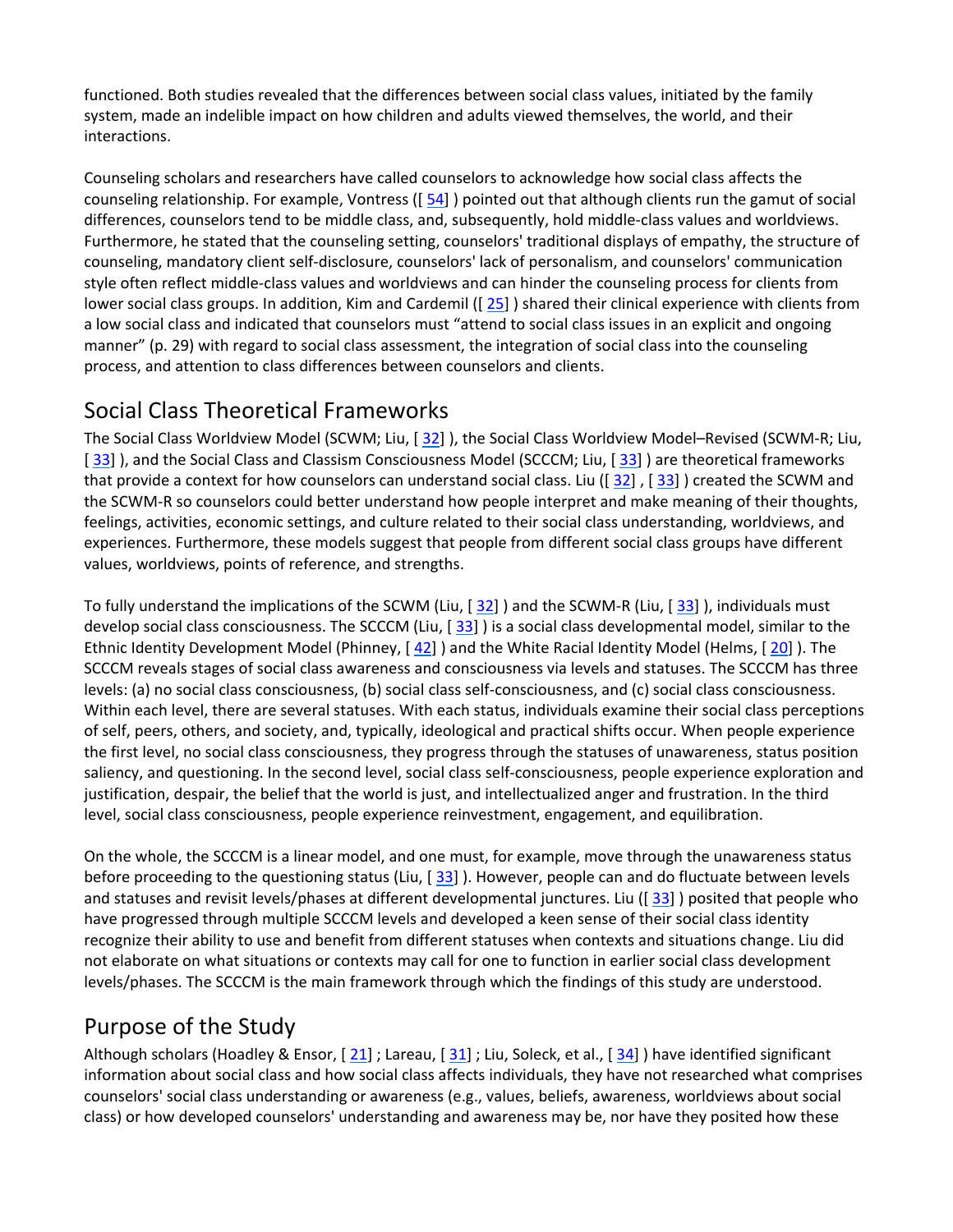aspects may affect the counseling relationship. The purpose of this study was to describe the social class awareness and understanding of LPCs via phenomenological, qualitative methods.

## Method

Currently, scant empirical studies address counselors' awareness and understanding of social class and SES. Therefore, we chose a qualitative, phenomenological design for this exploratory study. In phenomenological studies, researchers acknowledge the constructivist nature of reality and the phenomenon under investigation and seek to explain how participants understand that phenomenon (Hays & Wood, [[19\]](https://0-web-a-ebscohost-com.libus.csd.mu.edu/ehost/detail/detail?vid=5&sid=97acbd83-f855-4a65-80d9-761605a35b41%40sessionmgr4006&bdata=JnNpdGU9ZWhvc3QtbGl2ZQ%3d%3d#bib19)). Thus, the first author conducted face-to-face semistructured interviews with nine LPCs in one state in the southeastern United States.

As is the case with many qualitative studies, the results from this study yielded a large body of significant data that included five salient categories that are applicable and beneficial to different counseling professionals (e.g., counseling practitioners, counselor educators, counseling supervisors), with each category representing foci different enough to warrant more than one article (American Psychological Association, [[2\]](https://0-web-a-ebscohost-com.libus.csd.mu.edu/ehost/detail/detail?vid=5&sid=97acbd83-f855-4a65-80d9-761605a35b41%40sessionmgr4006&bdata=JnNpdGU9ZWhvc3QtbGl2ZQ%3d%3d#bib2); Knapp, [[26\]](https://0-web-a-ebscohost-com.libus.csd.mu.edu/ehost/detail/detail?vid=5&sid=97acbd83-f855-4a65-80d9-761605a35b41%40sessionmgr4006&bdata=JnNpdGU9ZWhvc3QtbGl2ZQ%3d%3d#bib26); Hunt, [ [23\]](https://0-web-a-ebscohost-com.libus.csd.mu.edu/ehost/detail/detail?vid=5&sid=97acbd83-f855-4a65-80d9-761605a35b41%40sessionmgr4006&bdata=JnNpdGU9ZWhvc3QtbGl2ZQ%3d%3d#bib23) ). Therefore, it was deemed appropriate to present study data in multiple articles to report findings within the context and frameworks indicative of the categories that arose from the data, and to do so with the richness, texture, and thoroughness expected with phenomenological studies.

#### Participants

The first author used purposeful, criterion-sampling techniques to identify participants who met the following inclusion criteria: (a) were current practicing counselors in a clinical mental health or private practice setting in the designated state (b) were LPCs in the designated state; and (c) completed graduate counselor training program no more than 10 years before participation. Participants were excluded if they earned their master's degree in counseling from either of the two universities with which we had a relationship. We recruited LPCs because of the rigor and clinical experience required to become licensed, and we further narrowed the study focus by selecting LPCs with the specific professional identity of working in clinical mental health or private practice settings. We made this choice to understand findings within these professional practice scopes. Completed graduate counselor training was limited to no more than 10 years, so participants were likely to have received multicultural training during their master's program.

The first author recruited participants using the state LPC database, the state counseling association member database, and various public Internet information sources (e.g., private practice websites, "find a therapist" websites). Initially, the first author contacted participants via e-mail or phone and asked screening questions to insure they met recruitment criteria. Participants were not screened for or excluded based on demographic factors such as race, gender, or age.

In phenomenological studies, the number of participants is not predetermined, and the first author recruited and interviewed participants until the data were saturated (Creswell,  $[15]$  $[15]$ ; Rossman & Rallis,  $[45]$  $[45]$ ). Participants were accepted into the study on a first-come, first-served basis if they met the inclusion criteria. Eleven participants qualified for the study, but two were not interviewed because data had reached saturation, so nine counselors participated in this study. All participants identified as female. Three participants identified as African American/Black, and six identified as White. Participants' ages ranged from 32 to 59 years, with a mean age of 42.4 years. At the time of the study, all participants identified on the middle social class spectrum based on self-report. Participants completed their counseling master's programs between 2004 and 2009, and eight graduated from programs accredited by the Council for Accreditation of Counseling and Related Educational Programs. All participants were LPCs who held no other counseling licenses and had between 5 and 11 years of clinical experience (M = 8.1 years). Seven participants worked in clinical mental health settings and two in private practice. Geographically, three participants worked in rural environments, two in urban environments, two in suburban environments, one in a town, and one in both rural and urban environments.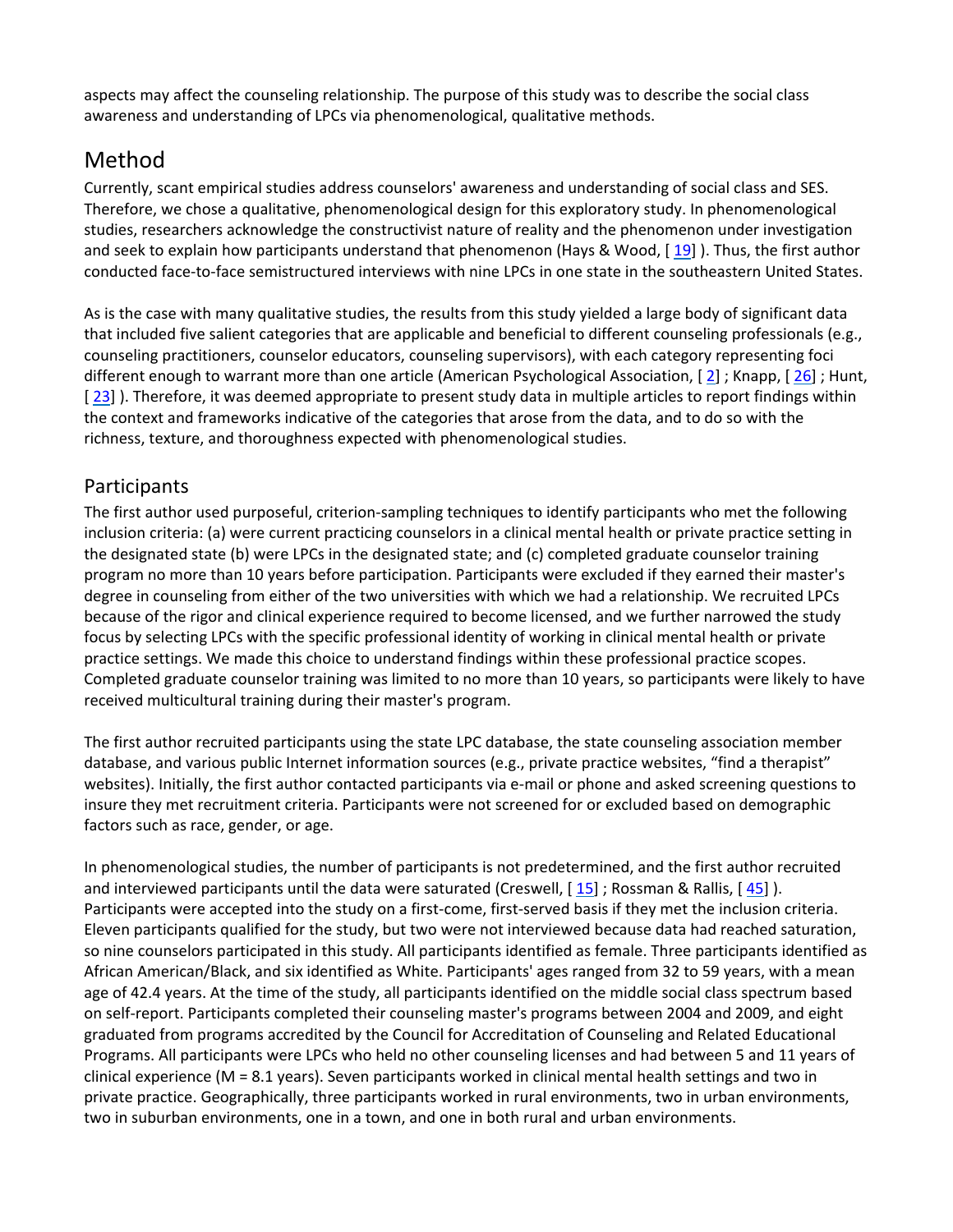#### Data Collection Procedure

University institutional review board (IRB) approval was granted before any participant recruitment, and all research procedures were conducted in accordance with IRB protocols and the ACA Code of Ethics (American Counseling Association,  $[\underline{1}]$ ). Participants provided written consent before being interviewed, and they received a copy of the consent forms for their records. During the consent process, participants chose a pseudonym, if they so desired. If not, the first author assigned a pseudonym. Interviews were audio recorded for transcription purposes and video recorded for researcher review. After the interviews were transcribed, transcripts were compared with the recorded material.

Participants engaged in one semistructured interview during a 1-month period in 2013. One interview session was deemed appropriate; there is no convincing evidence that multiple interviews are superior to single interview sessions (Seidman, [ [47\]](https://0-web-a-ebscohost-com.libus.csd.mu.edu/ehost/detail/detail?vid=5&sid=97acbd83-f855-4a65-80d9-761605a35b41%40sessionmgr4006&bdata=JnNpdGU9ZWhvc3QtbGl2ZQ%3d%3d#bib47) ). The most rigorous interviews follow a rational process and are replicable and well documented (Seidman,  $[47]$  $[47]$ ), and, presumably, participants' current social class awareness and knowledge would not have changed significantly in a short period of time if an additional interview was added. If additional information came forth, participants added that information during member checking. We constructed open-ended interview questions devised to unearth participants' awareness and understanding about social class and SES (Christensen & Brumfield,  $[10]$  $[10]$ ; Seidman,  $[47]$  $[47]$ ). Examples of these open-ended interview questions are "What comes to mind when you hear the term social class?" and "What comes to mind when you hear the term socioeconomic status?" Although explanatory probes to assist participant' responses were approved in the IRB protocol, after the pilot interviews, we decided not to use them so participants could share their established awareness and understanding rather than integrating new knowledge during the interview process. The first author collected participant demographics during the interview process, and participants did not give written responses of any kind.

#### Role of the Researcher

We recognize there are no value-free research pursuits, and we acknowledge our social location, power, privilege, and values, and the iterative process inherent to reducing bias in our research. The first author identifies as a White woman, raised in an upper-lower social class environment (Warner, Meeker, & Eells, [[55\]](https://0-web-a-ebscohost-com.libus.csd.mu.edu/ehost/detail/detail?vid=5&sid=97acbd83-f855-4a65-80d9-761605a35b41%40sessionmgr4006&bdata=JnNpdGU9ZWhvc3QtbGl2ZQ%3d%3d#bib55)), which means that although her family was working class, she did not have full access to middle-class resources and values. In her adult life, she gained entry into the middle social class via higher education. Because of her professional identities as counselor, supervisor, counselor educator, and multicultural advocate, she acknowledges her emic perspective because she has conducted interviews with people with whom she shares a professional identity. She also recognizes that she may be more familiar with social class because of her professional and personal awareness, knowledge, skills, and experiences, which may be different from the participants that she interviewed. She lives solidly in a postmodern context and operates from a social constructionist perspective. She used this viewpoint to help mitigate possible biases in the interview process and data analysis, because she sought to understand the multiple personal truths participants had constructed about social class (Anderson,  $[3]$  $[3]$ ; Gergen,  $[17]$  $[17]$ ).

#### Trustworthiness

Techniques used to ensure research trustworthiness included member checking; consistent, thorough documentation; crystallization; triangulation; and peer debriefing. We invited participants to member check (Rossman & Rallis,  $[45]$  $[45]$ ) their transcripts and allowed them to amend and add to their transcripts to aid clarity and accuracy. We e-mailed transcripts to participants within 1 week of their interviews and gave them 2 weeks to check their interview transcripts. Six out of nine participants chose to member check their transcripts. We kept a detailed audit trail and recorded field notes after the first author completed each interview to record contextual variables, insights, and reflections. The field notes provided a thick description of events and data and aided us in data analysis (Rossman & Rallis,  $[45]$  $[45]$ ). In addition to field note review, we examined interview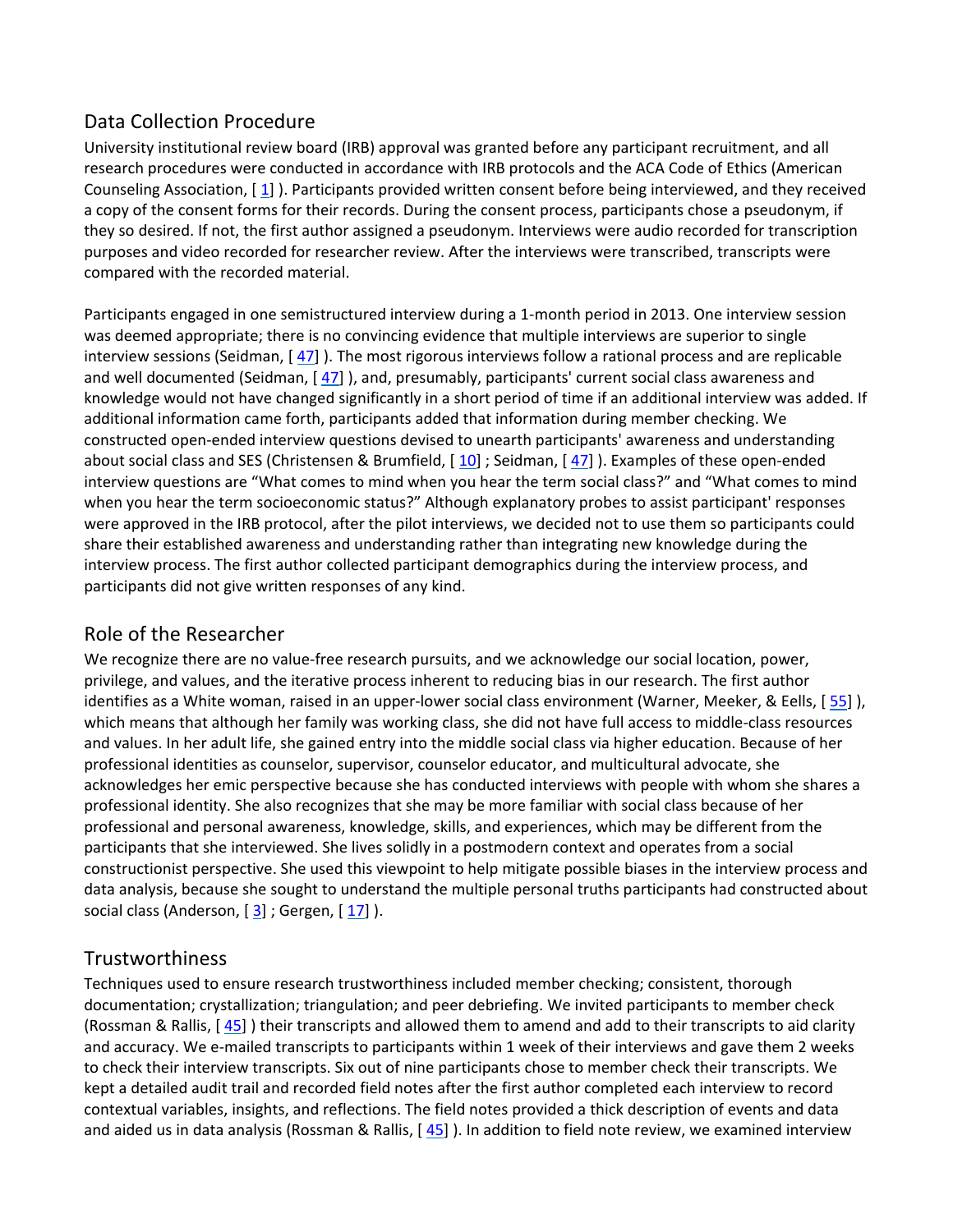video recordings multiple times during analysis, which aided in crystallization. Triangulation was obtained via multiple data points in conjunction with knowledge contained in the SCCCM (Liu, [[33\]](https://0-web-a-ebscohost-com.libus.csd.mu.edu/ehost/detail/detail?vid=5&sid=97acbd83-f855-4a65-80d9-761605a35b41%40sessionmgr4006&bdata=JnNpdGU9ZWhvc3QtbGl2ZQ%3d%3d#bib33)).

We recruited two peer debriefers with qualitative research experience to review transcripts and ensure coding accuracy, to discuss emerging themes and research findings, and to process any potential bias in interview proceedings or data analysis. Each of the two peer debriefers used open coding to review two different transcripts. Both peer debriefers coded the first interview transcript, one peer debriefer coded the third transcript, and the other coded the sixth transcript. This approach involved having peer debriefers go line by line through the transcripts, developing their own codes as the codes emerged for them from the data. The purpose of this approach was for the debriefers to act independently in the coding procedure so their coding results could be compared with our coded transcripts for consistency and accuracy. After we completed axial and selective coding described earlier, the peer debriefers reviewed the categories, themes, and the codes within categories and themes to ensure accuracy. Also, peer debriefers helped process potential bias, such as frustration with some participant responses, to ensure trustworthiness, consistency, and applicability. In summary, the peer debriefing process was a system of checks and balances used to increase researcher objectivity in a subjective methodology.

#### Data Analysis

Qualitative data analysis is an interpretive enterprise that involves several steps to uncover categories, themes, and meanings (Christensen & Brumfield,  $[10]$  $[10]$ ; Rossman & Rallis,  $[45]$  $[45]$ ). The first author began initial coding after two interviews were completed. This procedure aided her in knowing quickly when the data reached saturation via constant comparison (Holton, [[22\]](https://0-web-a-ebscohost-com.libus.csd.mu.edu/ehost/detail/detail?vid=5&sid=97acbd83-f855-4a65-80d9-761605a35b41%40sessionmgr4006&bdata=JnNpdGU9ZWhvc3QtbGl2ZQ%3d%3d#bib22) ). Furthermore, throughout the coding processes, she kept detailed notes of hypotheses, assumptions, biases, and reflections that developed while she was immersed in the data (Rossman & Rallis,  $[45]$  $[45]$ ).

As a single coder with peer reviewers, the first author coded the research data in several stages, following Corbin and Strauss's ( $\left[\frac{12}{15}\right]$ ,  $\left[\frac{13}{13}\right]$ ) model of open, axial, and selective coding. During coding, she broke down the units of data analytically, line by line (Corbin & Strauss,  $[12]$  $[12]$ ; Holton,  $[22]$  $[22]$ ). She considered each interview a unit of data. During open coding, initial concepts emerged, and she noted them by underlining words and phrases, making color notations, and labeling them with in vivo codes. At the end of open coding, there were 1,330 codes. During axial coding, the first author formed categories based on the in vivo codes identified during open coding. She retained in vivo codes and placed them within overarching categories. This process yielded 26 categories that included designations such as the impact of education, beliefs about the American Dream, and misconceptions about social class. In the final stage, selective coding, five salient selective categories surfaced that explained "central processes of the phenomenon of study" (Buckley, [ [8\]](https://0-web-a-ebscohost-com.libus.csd.mu.edu/ehost/detail/detail?vid=5&sid=97acbd83-f855-4a65-80d9-761605a35b41%40sessionmgr4006&bdata=JnNpdGU9ZWhvc3QtbGl2ZQ%3d%3d#bib8) , p. 124) within the context of their relationship to the research questions. Data were triangulated and compared with the literature, particularly the aforementioned SCCCM framework. In the following paragraphs, we report the findings embedded in one selective category that includes two axial categories and corresponding themes: (a) participant descriptions of SES and social class and (b) participant use of the terms social class and SES.

## Findings

In this section, we focus first on the category of participant descriptions of SES and social class. The themes emerged based on consensus descriptions formed from triangulated data (see Figure [NaN] ). Then, we describe the second category of participant use of the terms social class and SES. The two themes associated with this category are indicative of how participants operationalized the terms SES and social class during the interview process, and the themes illustrate how they often moved away from their initial complex descriptions of the terms. Participant quotes illustrate each theme.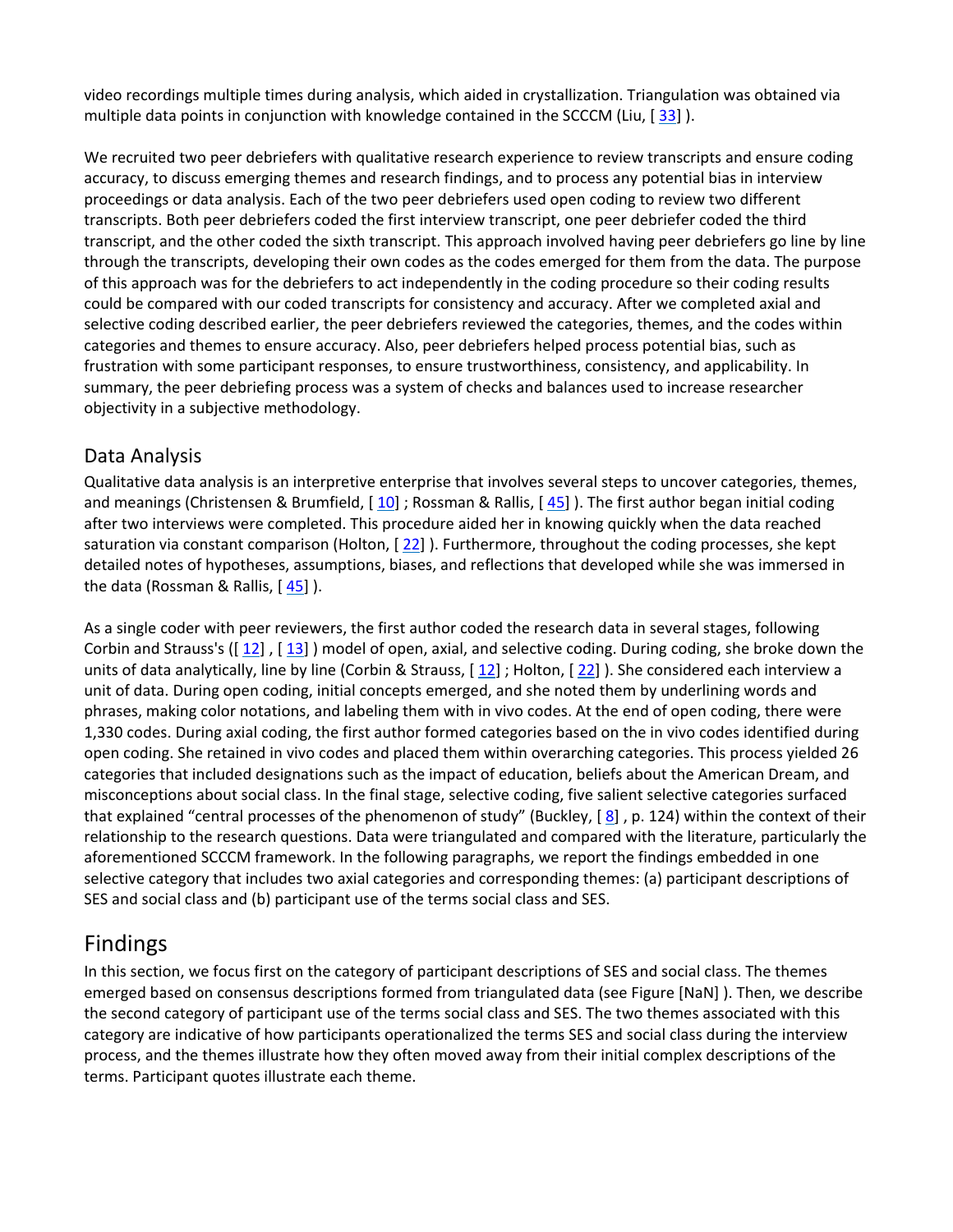

**Figure 1**: Categories and Themes Model Note. SES = socioeconomic status

#### Category 1: Participant Descriptions of SES and Social Class

When asked directly how they understood social class and SES, participant responses varied greatly, both in terms of the number and types of aspects they believed comprise social class. Although the majority of participants cited multiple aspects for both social class and SES, two different participants stated a singular aspect for both SES and social class, and, in both cases, that aspect was money/income. Participants listed between one and six aspects to describe social class and between one and five aspects to explain SES. One theme emerged for SES, and four themes emerged for social class.

SES and social class: Income. Income or money was a shared theme for both SES and social class. Seven participants used this theme to describe social class, and eight participants used it to describe SES. Income was the only theme related to SES: There were two instances in which two participants agreed about what comprised SES outside of money/income, and with nine participants, a consensus of two cannot be triangulated. These themes are reported together because all participants except one intertwined income with other diverse factors when they explained SES. This singular participant, Joan, stated, "Mostly, how much money you are making."

Sophie stated, "Income. How much you make," when asked to describe SES. When probed, she added, "Maybe just below poverty line or poverty." Linda, too, noted income in addition to how people might categorize themselves:

Income, basically and a sense of where one's place is, I suppose, as well. Some people call themselves middle class who by straight percentages would clearly be more in the upper to upper-middle class. Even people who we'd consider to be under or within 2% or 3% of the poverty line would probably still call themselves middle class, even though by sense of scale and looking at a bell curve, they would still be considered poor or underserved.

When Averie described SES, she discussed income, yet she integrated additional aspects to describe how money might function. She stated,

I look … more so at how financially stable the household was or is, rather. I look at whether or not you have someone who's living paycheck to paycheck. Someone who's able to comfortably pay all of their bills, and then maybe, put some away. Someone who's able to pay all of their bills and put a lot away and still have plenty. I look at it that way.

Similarly, when asked what comes to mind when she hears the term social class, Averie mentioned income and acknowledged additional facets: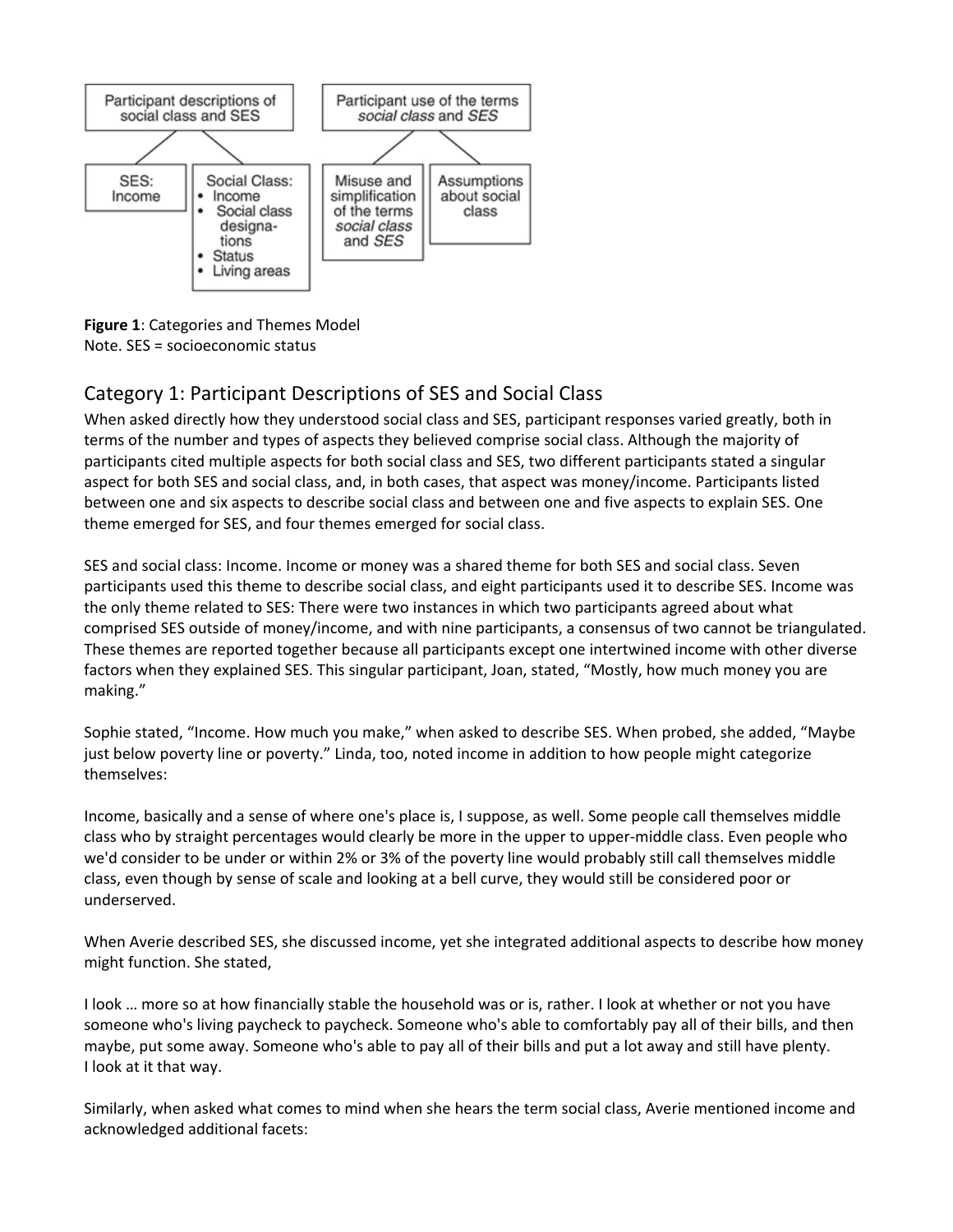I think about pockets or groups of people who are connected by status, whether it's working class, middle class, upper class. … I think about the type of education someone may have had. I think about the type of environment they grew up in, in terms of were they raised in a suburban area, rural, or urban? I think about whether or not they grew up in a two-parent household or single parent. Whether or not they live with just their immediate family, or was there extended family that lived there as well?

Joan acknowledged a similar complexity: "For social class, I think about ethnicity, region where you're living, how much money you make, what kind of groups you're a part of, all that sort of thing." Linda stated,

A combination of both economic status and also one's sense of roots. In the United States, of course, class appears to be more fluid than it is … I sort of connect it more to economics than anything.

For her definition of SES, Jane mentioned income and then parsed the concept further: "We can break it [SES] down. We could precise the terminology [sic] and think, what's your background, your education? How does that contribute to your income?" Madison also named other factors: "Money. Location. And I have to say maybe even generational." Paula stated, "Education and money. Education and income," whereas Ruby Rose offered, "Money. And then employment." All of these quotes illustrate how the majority of participants discussed income as a component of SES and social class, and they did so in a nuanced way that incorporated multiple factors.

Social class: Social class designations. Five participants discussed social class designations associated with different social class groups (e.g., low social class, middle social class) when they defined social class. Paula noted, "The stratification of middle, upper, lower." Another participant, Christine, talked about social class designations and tied those designations to income: "Generally with social class what comes to mind is poverty, rich, middle class. I'm looking at the financial levels." Linda, a participant who also discussed class designations in terms of class stratification, stated, "I sort of connect it more to economics than anything." Both Christine and Linda connected social class designations with income, whereas Paula was not as clear about the connection to income. For these three participants, social class group designations were a salient feature of defining social class.

Social class: Status. Three participants discussed status. Averie appeared to use the term status in a more general sense when she stated, "I think about pockets or groups of people who are connected by status, whether it's working class, middle class, upper class." Madison and Jane mentioned status as well and how they understood status as more linked to prestige or power. Madison shared tentatively, "Money. Yeah, I guess prestige, status. I guess those are the main things." Jane discussed status in terms of how power is distributed across the social class spectrum:

The haves and have-nots basically … I think that there can be such a presumptuousness with those who have. The comfort level of blindness of the empowered versus the "having to note everything" of the disempowered. And I mean that as far as social status and income, both.

All three quotes illustrate participants' recognition of the role status plays in their definitions of social class. Although Averie described status a bit differently than did Jane and Madison, it was still a salient concept for all three women.

Social class: Living areas. Three participants talked about the places where people live as related to social class. For example, Joan discussed the complexities: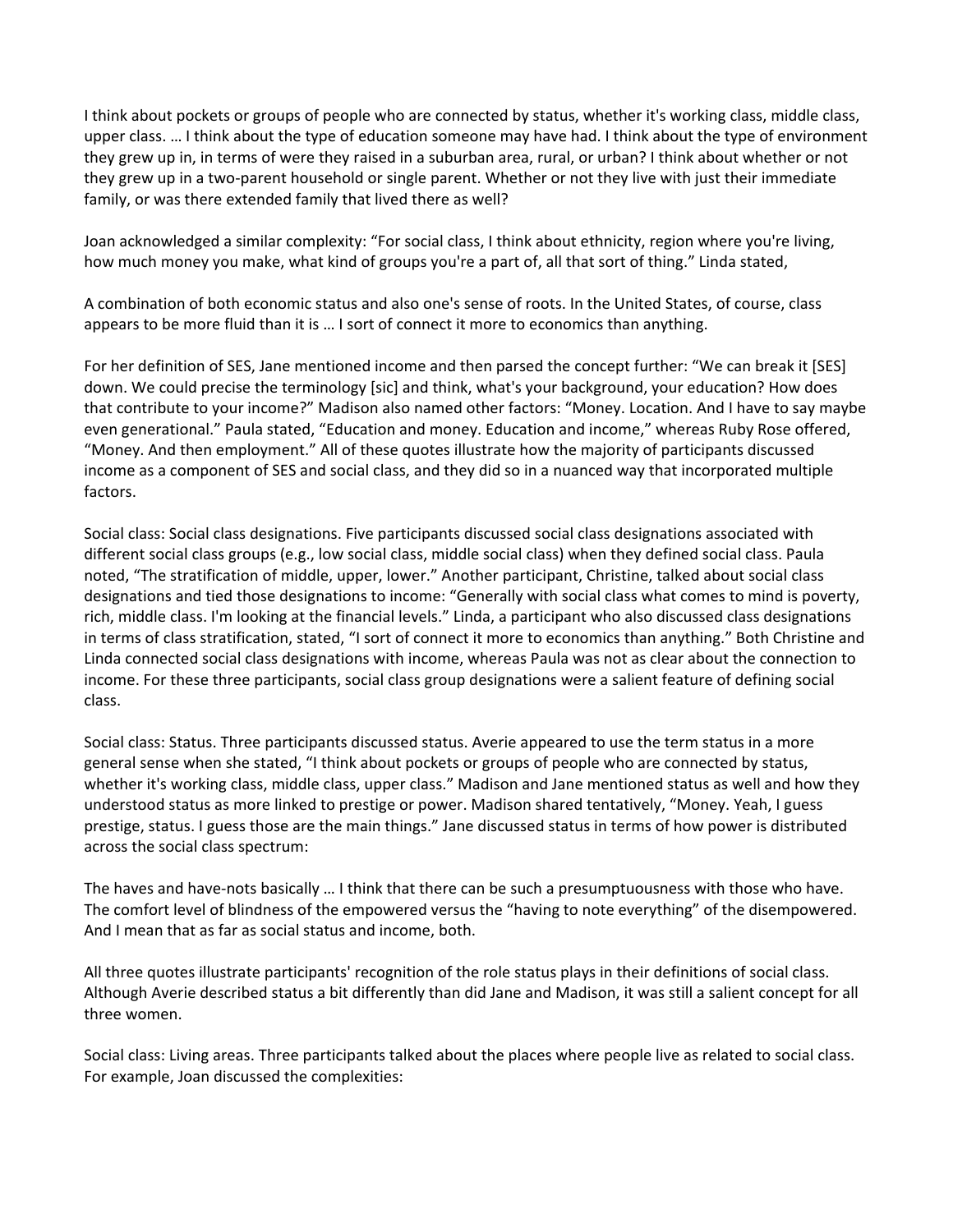It seems like that's how people are defining social class: where you live, what neighborhood are you a part of, all of those kind of things…. What school do you go to? … Which blurs the lines a little bit, because sometimes people are living in a more impoverished area, but they're part of a higher social class. It just depends the region in which people might live as well as the neighborhood of which people may be a part.

Averie noted, "I think about the type of environment they grew up in, in terms of, were they raised in a suburban area, rural, urban?" Sophie shared how she noticed a regional difference in the types of dwellings based on social class groups. She said in her current locale people who are poor live in trailers. She added, "Where I grew up, there would be trailer parks, but it was more … it was like retirement, it was more for elderly [people]."

Like with the consensus description status, each participant who spoke about where people live as an aspect of social class did so a bit differently from one another. Nevertheless, three participants viewed status as an integral component of social class.

#### Category 2: Participant Use of the Terms Social Class and SES

Participants were asked directly how they understood social class and SES only one time, at the beginning of the interview process, and the rest of the interview focused on matters related to social class and SES (e.g., family of origin, clinical practice). When participants used the terms SES and social class, they often did so in ways that were not congruent with how they explained SES and social class initially. Two themes emerged related to how participants discussed social class and SES when not asked directly how they conceptualize these terms: (a) misuse and simplification of the terms social class and SES and (b) assumptions about social class and SES.

Misuse and simplification of the terms social class and SES. Four participants misused and simplified social class and/or SES during the interview process either by using the terms interchangeably or by combining the two terms into one term. For example, as Averie discussed social class, she changed to the term SES:

When I look at middle class, I see parents who are maybe able to just have one job and are able to actually support their kids in that area. Where[as] someone with a lower socioeconomic [status], they may be working two jobs.

Similarly, as Sophie discussed income, she equated people's income deficiencies with knowing to which social class group they belong:

Maybe just based on income or something, or if they received food stamps or SNAP benefits, or all the different benefits they have out there…. Or, just if they can't pay their bills or [are] struggling, they kind of have an idea of what class they're in.

Correspondingly, sometimes participants combined social class and SES into one term. Ruby Rose combined the terms when she stated:

I think people who would consider themselves poor are just … they are not thinking about how poor they are, they are just trying to get by. They are not thinking of their socioeconomic class where people who are striving for "I want to rule the world," you know, "I want to run a corporation," "I want to have the Bentley in the driveway," they are striving for this top echelon in the socioeconomic class and they know it and they are striving for it.

Likewise, Linda combined these terms when she shared, "The other piece, of feeling stupid … wherever you are, is if you're in a situation where you're feeling a power differential and there is a power differential between SES classes."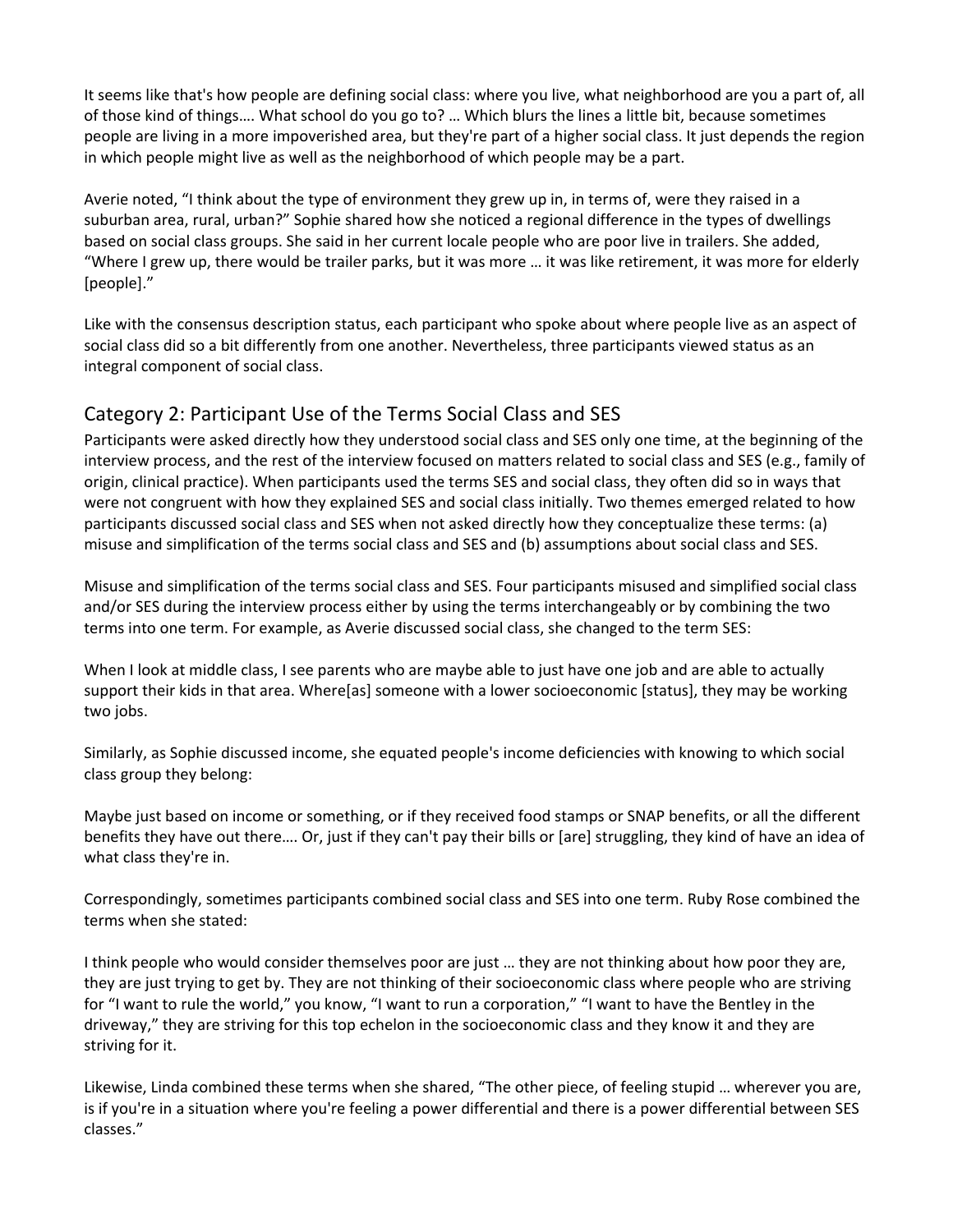These quotes illustrate the ways that participants misused, confused, or conflated SES and social class. By doing so, participants moved away from their initial, more complex explanations of social class.

Assumptions about social class. Four participants shared thoughts or experiences related to social class in which they revealed inexperience with the complexities of social class. For example, Sophie stated,

Some of these kids are from the lower class. They may not have clean clothes or don't always have food, but yet they'll come in and have a phone. They'll come in with an iPhone or they'll come in and say, "We just got the newest PS3 or PlayStation 3." So sometimes I wonder about priorities. Because if you can afford a PlayStation, then why can't you feed them or give them decent clothes?

Joan, too, shared her view:

People who live in a more impoverished area, there may be someone who is in a higher social class because they get to go to college and they get to be part of a group of people—because of scholarships or because of financial aid—that they might not have had an opportunity to be with otherwise.

Paula discussed how she viewed obtaining her post-high school education:

I took it for granted. Yeah. It's just the way it was going to be. I knew growing up that this was the way, this is what you will do and I never questioned that they [her parents] would pay for it. It was just, I had an older brother and an older sister so I saw what they did and … it was that era too. It wasn't … it was like culture expected that, our teachers expected that of us, the neighbors expected it of us. It was the path that everybody seemed to be doing.

These quotes illustrate assumptions about social class. Sophie's description revealed a lack of understanding and awareness about how people in a low social class might hold different values about how to use money than do people in other social class groups. Joan's commentary seemed to point to the belief that people from a low social class change social class groups automatically if they go to college. Finally, Paula stated she took going to college "for granted," yet she seemed to hold the belief that everyone went to college and that it was "expected" by culture.

#### **Discussion**

Social class is a complex concept that includes people's attitudes, beliefs, consciousness, values, behaviors, and interactions that affect their personal and group worldviews based on their social location, resources, and experiences with their social class affiliations (Kraus et al.,  $[28]$  $[28]$ ; Liu, Soleck, et al.,  $[34]$  $[34]$ ; Ostrove & Cole,  $[38]$  $[38]$ ; Smith,  $[50]$  $[50]$ ; Smith et al.,  $[51]$  $[51]$ ). SES is composed of the discrete factors of income, education, and occupation (Brown et al., [ [7\]](https://0-web-a-ebscohost-com.libus.csd.mu.edu/ehost/detail/detail?vid=5&sid=97acbd83-f855-4a65-80d9-761605a35b41%40sessionmgr4006&bdata=JnNpdGU9ZWhvc3QtbGl2ZQ%3d%3d#bib7) ; Muntaner et al., [ [37\]](https://0-web-a-ebscohost-com.libus.csd.mu.edu/ehost/detail/detail?vid=5&sid=97acbd83-f855-4a65-80d9-761605a35b41%40sessionmgr4006&bdata=JnNpdGU9ZWhvc3QtbGl2ZQ%3d%3d#bib37) ), and is a key component of social class. When participants were asked initially to describe what comes to mind when they hear the term SES, eight participants discussed between two and five factors, whereas only one participant gave a singular response. Notably, none of the participants named all three SES factors. Eight participants indicated money/income, whereas only two participants cited education. One participant referenced the prestige associated with employment at particular companies, yet this description of employment did not match the rankings associated with particular occupations, which is a crucial definitional component of SES.

When asked directly to describe social class, most participants revealed multifaceted understanding and awareness, indicating between two and six factors. Only one participant gave a singular response, and, congruent with SES, the participant named money as the sole factor. Although most participants listed more than one factor related to social class, few went beyond simply listing different aspects, and they were seemingly unable or reluctant to further explore the aspects they named. It is not surprising, then, when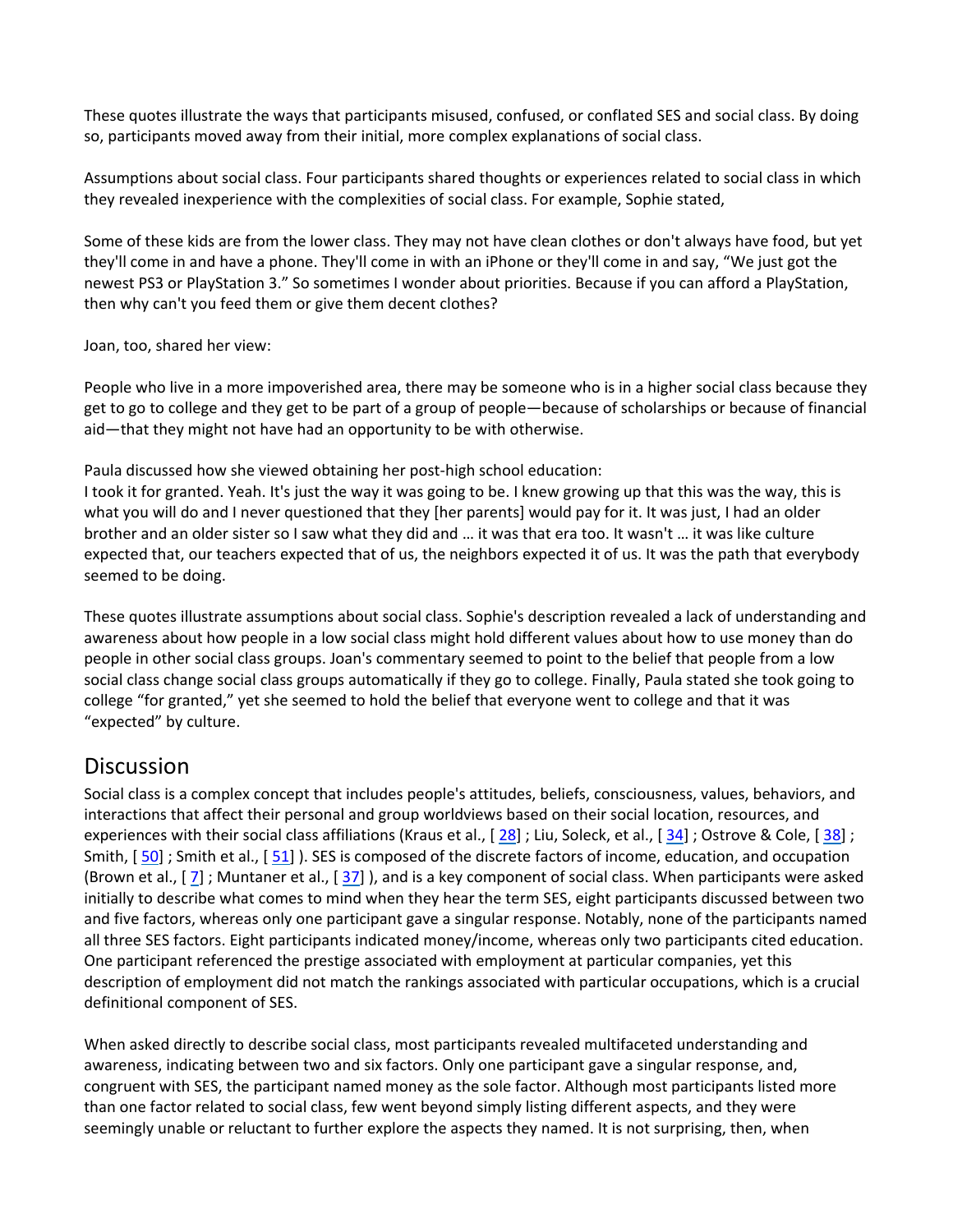participants discussed social class outside of defining it (i.e., when they used the term operationally), most did so in a way that was not always congruent with how they defined social class initially. For example, participants used the terms interchangeably or conflated the terms—probably unintentionally. Furthermore, they strayed from the multiple dimensions they spoke about initially and spoke more frequently about social class unilaterally in terms of finances. However, participants were more consistent with their use of the term SES. When participants were asked directly to describe SES, the theme that emerged was income, and throughout the interview process, participants relied consistently on income or money as the salient feature of SES, and they rarely mentioned other factors.

Participants' terminology usage was similar to the terminology issues found in counseling literature related to social class (Liu, Ali, et al.,  $[34]$  $[34]$ ). The lack of congruency found in the data may be explained in part by social desirability: Participants may have had a cultural sense of appropriate answers to provide when they were asked directly to describe a particular phenomenon (in this case, social class and SES). However, this issue may be explained further through the lens of the SCCCM (Liu, [[33\]](https://0-web-a-ebscohost-com.libus.csd.mu.edu/ehost/detail/detail?vid=5&sid=97acbd83-f855-4a65-80d9-761605a35b41%40sessionmgr4006&bdata=JnNpdGU9ZWhvc3QtbGl2ZQ%3d%3d#bib33)). The SCCCM provides a developmental perspective of how people's social class consciousness develops. The early stage of social class consciousness development, no social class consciousness, is marked by limited understanding about social class and how it functions. Liu ([ [33\]](https://0-web-a-ebscohost-com.libus.csd.mu.edu/ehost/detail/detail?vid=5&sid=97acbd83-f855-4a65-80d9-761605a35b41%40sessionmgr4006&bdata=JnNpdGU9ZWhvc3QtbGl2ZQ%3d%3d#bib33) ) posited that people in this stage are aware that social class groups exist and that they are a part of a social class group, yet there is (a) no real sense about how social class functions, (b) a lack of awareness about one's social class privilege, and (c) a deficient understanding about how class inequality began or is perpetuated. It is reasonable to conclude that the majority of participants in this study fell in this developmental category. This issue is seen most clearly in the findings when participants misused, conflated, or simplified social class and SES and when they conveyed a sense of naiveté about how social class groups function. Through the lens of the SCCCM, this unawareness is an expected part of the developmental process. Therefore, it is understandable that participant responses suggest that some participants had an inkling that social class involves more than income and money, yet at the same time, most struggled to articulate the multifaceted dimensions of social class when they used the term outside of defining it.

Participants' awareness and understanding of social class were confined primarily to the economic realm or to aspects that contained some association with income. For example, high, middle, or low social class designations are, in part, determined by finances, as are status and living areas, the themes associated with the category of participant descriptions of SES and social class. Income and monetary resources are an important part of social class, yet what is missing from participants' responses is how income affects people's worldviews, values, beliefs, ways of being, and attitudes (Kraus et al., [[28\]](https://0-web-a-ebscohost-com.libus.csd.mu.edu/ehost/detail/detail?vid=5&sid=97acbd83-f855-4a65-80d9-761605a35b41%40sessionmgr4006&bdata=JnNpdGU9ZWhvc3QtbGl2ZQ%3d%3d#bib28); Liu, Soleck, et al., [[34\]](https://0-web-a-ebscohost-com.libus.csd.mu.edu/ehost/detail/detail?vid=5&sid=97acbd83-f855-4a65-80d9-761605a35b41%40sessionmgr4006&bdata=JnNpdGU9ZWhvc3QtbGl2ZQ%3d%3d#bib34); Ostrove & Cole, [[38\]](https://0-web-a-ebscohost-com.libus.csd.mu.edu/ehost/detail/detail?vid=5&sid=97acbd83-f855-4a65-80d9-761605a35b41%40sessionmgr4006&bdata=JnNpdGU9ZWhvc3QtbGl2ZQ%3d%3d#bib38); Smith, [ [50\]](https://0-web-a-ebscohost-com.libus.csd.mu.edu/ehost/detail/detail?vid=5&sid=97acbd83-f855-4a65-80d9-761605a35b41%40sessionmgr4006&bdata=JnNpdGU9ZWhvc3QtbGl2ZQ%3d%3d#bib50) ; Smith et al., [ [51\]](https://0-web-a-ebscohost-com.libus.csd.mu.edu/ehost/detail/detail?vid=5&sid=97acbd83-f855-4a65-80d9-761605a35b41%40sessionmgr4006&bdata=JnNpdGU9ZWhvc3QtbGl2ZQ%3d%3d#bib51) ). These missing links are crucial for understanding how social class plays a cultural role in people's lives, particularly the lives of clients with whom counselors work.

Participant quotes in the theme assumptions about social class illustrated how some participants may not understand how social class group membership can influence people's ways of being and understanding, including how money is allocated, what resources are available and accessed, and communal value structures. Researchers have shown that values differ by social class group and are initiated by and embedded in the family system (Hoadley & Ensor, [[21\]](https://0-web-a-ebscohost-com.libus.csd.mu.edu/ehost/detail/detail?vid=5&sid=97acbd83-f855-4a65-80d9-761605a35b41%40sessionmgr4006&bdata=JnNpdGU9ZWhvc3QtbGl2ZQ%3d%3d#bib21); Lareau, [[31\]](https://0-web-a-ebscohost-com.libus.csd.mu.edu/ehost/detail/detail?vid=5&sid=97acbd83-f855-4a65-80d9-761605a35b41%40sessionmgr4006&bdata=JnNpdGU9ZWhvc3QtbGl2ZQ%3d%3d#bib31)). Because most counselors are middle class (Vontress, [[54\]](https://0-web-a-ebscohost-com.libus.csd.mu.edu/ehost/detail/detail?vid=5&sid=97acbd83-f855-4a65-80d9-761605a35b41%40sessionmgr4006&bdata=JnNpdGU9ZWhvc3QtbGl2ZQ%3d%3d#bib54)), clients' social class values may differ significantly from counselors' social class values, and misunderstanding clients' cultural worldviews because they differ from those of the counselor can affect the counseling relationship negatively. The majority of participants (n = 7) worked in clinical mental health settings, many of whom served clients from social class groups different from their own. Kim and Cardemil ( $\left[\frac{25}{2}\right]$ ) suggested that counselors attend to clients' social class experiences continually and explicitly, yet the data in this theme indicate social class assumptions that may interfere with doing so.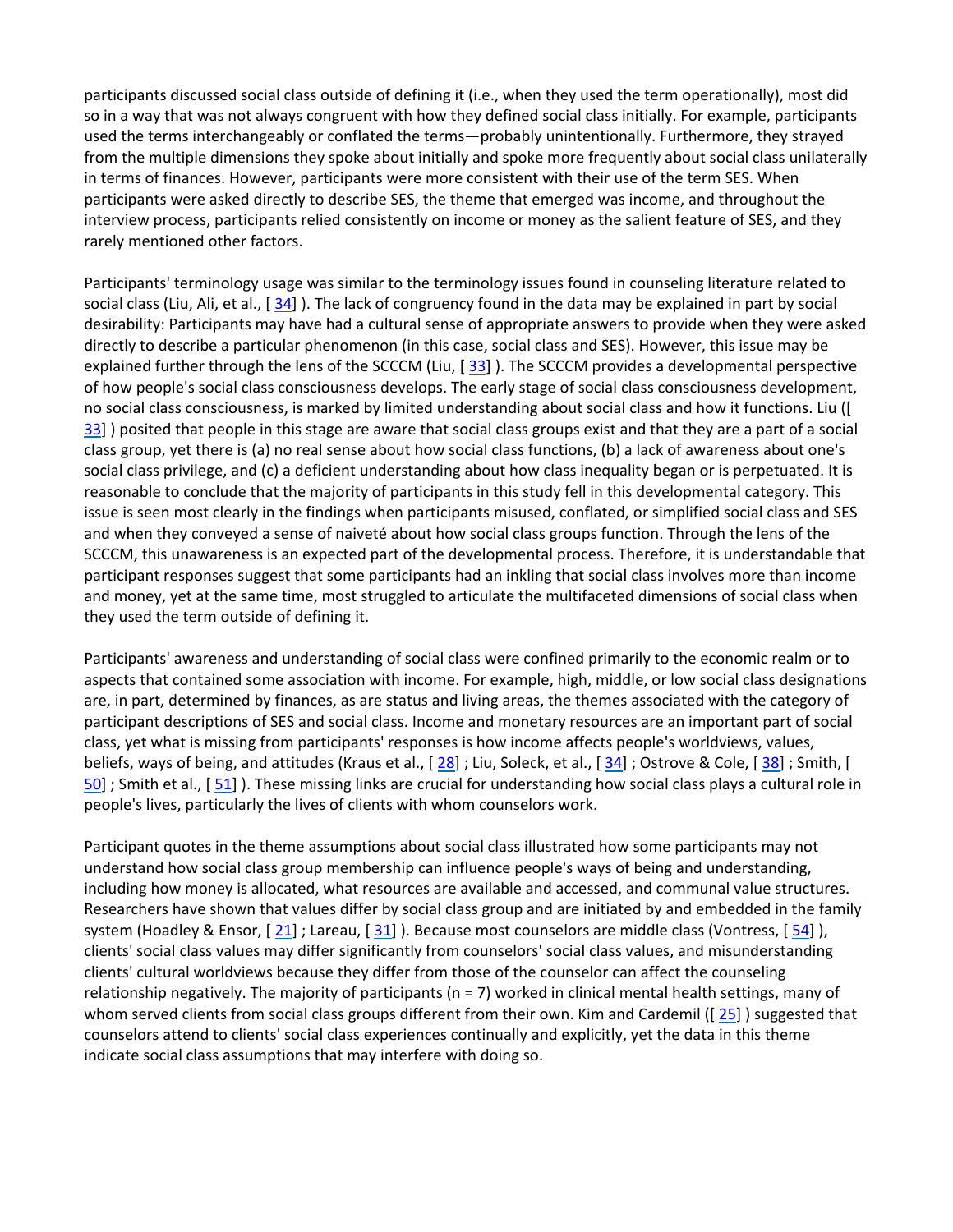## Limitations

There are limitations associated with this study. First, the sample represented nine LPCs who worked in clinical mental health or private practice settings in one southeastern state; thus, there may be different understandings of social class and SES in other regions, and it is appropriate to investigate the views of counseling professionals who work in other settings. Second, the criterion-based sample was not designed to exclude participants from a variety of demographic groups, and the views of men and racial/ethnic groups other than African American/Black and White were not included in this study. The 1:2 ratio of African American/Black to White participants in this study may have affected study outcomes. Third, the use of semistructured interviews with a single interviewer made data collection and analysis vulnerable to bias despite the fact that the first author took measures to insure trustworthiness, to execute interviews consistently, to build rapport with participants, and to empower participants throughout the interview experience (Seidman, [[47\]](https://0-web-a-ebscohost-com.libus.csd.mu.edu/ehost/detail/detail?vid=5&sid=97acbd83-f855-4a65-80d9-761605a35b41%40sessionmgr4006&bdata=JnNpdGU9ZWhvc3QtbGl2ZQ%3d%3d#bib47)).

## Implications and Future Research

While we acknowledge participants' social class understanding as developmentally appropriate given their current social class awareness and knowledge (Liu, [ [33\]](https://0-web-a-ebscohost-com.libus.csd.mu.edu/ehost/detail/detail?vid=5&sid=97acbd83-f855-4a65-80d9-761605a35b41%40sessionmgr4006&bdata=JnNpdGU9ZWhvc3QtbGl2ZQ%3d%3d#bib33) ), concurrently, there is still a great deal at stake where clients are concerned. Researchers (Hoadley & Ensor, [ [21\]](https://0-web-a-ebscohost-com.libus.csd.mu.edu/ehost/detail/detail?vid=5&sid=97acbd83-f855-4a65-80d9-761605a35b41%40sessionmgr4006&bdata=JnNpdGU9ZWhvc3QtbGl2ZQ%3d%3d#bib21) ; Lareau, [ [31\]](https://0-web-a-ebscohost-com.libus.csd.mu.edu/ehost/detail/detail?vid=5&sid=97acbd83-f855-4a65-80d9-761605a35b41%40sessionmgr4006&bdata=JnNpdGU9ZWhvc3QtbGl2ZQ%3d%3d#bib31) ) are clear that distinctions exist between social class groups. When counselors do not acknowledge clients' social class, they may diminish clients' sense of self, identity, and culture; impose middle-class values; and have difficulty building and maintaining the counseling relationship (Vontress,  $[54]$  $[54]$ ). It is reasonable to conclude that when participants lack social class awareness and understanding in the interview context, their current degree of awareness and understanding is most likely present in their work with clients. As a result, it is possible that counselors may unintentionally impose middle-class values on their clients and inadvertently reject client worldviews that deviate from middle social class norms.

Because of the scant counseling research about social class and SES, many counselors have not had the opportunity to determine their social class position, values, beliefs, and biases, nor have they had the opportunity to develop their social class consciousness (Liu,  $[33]$  $[33]$ ). Understanding one's social class consciousness includes developing one's personal social class and SES awareness, so that it can extend to professional social class and SES awareness, knowledge, and skills. During their counselor training programs, many counselors have done this work in cultural areas such as race, gender, and sexual orientation, yet often social class does not receive the same attention. In terms of other cultural factors, the focus on social class is not meant to trump or negate other multicultural identities (Constantine,  $[11]$  $[11]$ ; Pearce, Down, & Moore,  $[40]$  $[40]$ ). In fact, the intersections that often occur for people with multiple nondominant group identities increase the likelihood that these persons will experience heightened marginalization (Crenshaw, [ [14\]](https://0-web-a-ebscohost-com.libus.csd.mu.edu/ehost/detail/detail?vid=5&sid=97acbd83-f855-4a65-80d9-761605a35b41%40sessionmgr4006&bdata=JnNpdGU9ZWhvc3QtbGl2ZQ%3d%3d#bib14) ). From this perspective, it is even more critical for counselors in all work settings to endeavor to increase their social class awareness and understanding not only to better grasp clients' worldviews, experiences, and levels of oppression but also to be more effective therapeutically. The counseling profession would benefit from future studies that examine clients' intersectionality and how social class plays a role in their identities. Furthermore, it would be helpful to expand and sample intentionally demographic groups not represented by the sample in this study (e.g., men, additional racial/ethnic groups) to diversify the way social class and SES are understood in different cultural groups and to understand if the findings here are transferable to other demographic groups. In addition, because only LPCs who work in clinical mental health or private practice settings were included in this study, future research warrants understanding how counselors with other professional identities (e.g., school counselors, couple and family counselors) understand social class and SES.

Finally, these findings substantiate researchers' (e.g., Liu, Ali, et al., [ [34\]](https://0-web-a-ebscohost-com.libus.csd.mu.edu/ehost/detail/detail?vid=5&sid=97acbd83-f855-4a65-80d9-761605a35b41%40sessionmgr4006&bdata=JnNpdGU9ZWhvc3QtbGl2ZQ%3d%3d#bib34) ) call for counselors to gain further knowledge about social class and SES and how they function in clients' lives. The imprecise or incorrect use of the term social class is not a simple, semantic mistake. It is an issue in which meaning, value, and depth of client experiences can be masked, diminished, ignored, or simply reduced to an economic bottom line. Although it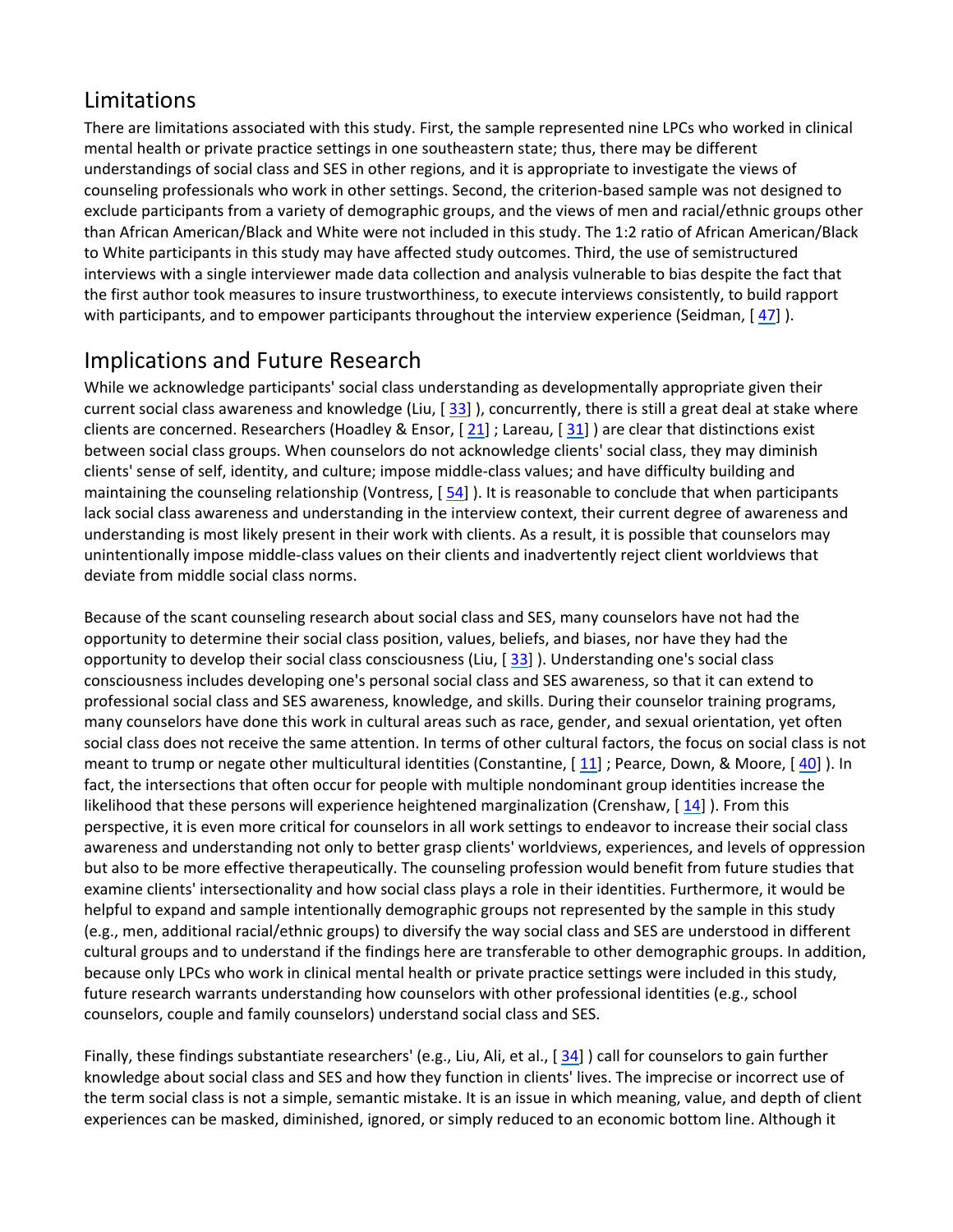may be developmentally expected, counselors' lack of social class understanding and awareness may cause clients to suffer. By exploring the multiple layers of social class, counselors may enhance their empathy and relationship-building abilities, uncover client's unearthed strengths, and thereby empower clients toward increased health and well-being. To do this, counselors must develop their own social consciousness and increase their social class awareness, knowledge, and skills.

These findings indicate that it is important for counselors to gain further training so their understanding and knowledge about these terms become more comprehensive.

Therefore, this study raises many important questions to address in future research: How can counselors increase their social class consciousness, and what would motivate counselors to do so after such a long period of denying class as an aspect of culture? How, as a profession, can counselors initiate and sustain an open attitude about social class and encourage each other to broach issues related to social class with their clients? What skills are necessary to work competently with members of different social class groups?

## Conclusion

For decades, television media images have flooded people in the United States with static, one-dimensional images of what social class groups are like and how people live. As pervasive as these images are, the United States continues to be a culture that denies the impact of social class on people's lives. Nine LPCs participated in semistructured interviews and described their awareness and understanding of social class and socioeconomic status. Participants described some aspects related to social class and SES when asked directly about these concepts, yet often they were unable to operationalize their descriptions of these terms when they discussed them during other points in the interview process. Findings suggest that participants' SES and social class awareness and understanding are limited because of developmental factors, which could lead to difficulties working with clients. Counselors may need to develop a stronger social class consciousness to provide clients with counseling services that affirm clients' social class worldviews rather than ignore or diminish their cultural experiences.

## References

- [1](https://0-web-a-ebscohost-com.libus.csd.mu.edu/ehost/detail/detail?vid=5&sid=97acbd83-f855-4a65-80d9-761605a35b41%40sessionmgr4006&bdata=JnNpdGU9ZWhvc3QtbGl2ZQ%3d%3d#bib1up) American Counseling Association. ( 2005 ). ACA code of ethics. Retrieved from <http://www.counseling.org/Resources/aca-code-of-ethics.pdf>
- [2](https://0-web-a-ebscohost-com.libus.csd.mu.edu/ehost/detail/detail?vid=5&sid=97acbd83-f855-4a65-80d9-761605a35b41%40sessionmgr4006&bdata=JnNpdGU9ZWhvc3QtbGl2ZQ%3d%3d#bib2up) American Psychological Association. ( 2010 ). Publication manual of the American Psychological Association ( 6th ed. ). Washington, DC : Author.
- [3](https://0-web-a-ebscohost-com.libus.csd.mu.edu/ehost/detail/detail?vid=5&sid=97acbd83-f855-4a65-80d9-761605a35b41%40sessionmgr4006&bdata=JnNpdGU9ZWhvc3QtbGl2ZQ%3d%3d#bib3up) Anderson, W. T. ( 1990 ). Reality isn't what it used to be. New York, NY : HarperCollins.
- [4](https://0-web-a-ebscohost-com.libus.csd.mu.edu/ehost/detail/detail?vid=5&sid=97acbd83-f855-4a65-80d9-761605a35b41%40sessionmgr4006&bdata=JnNpdGU9ZWhvc3QtbGl2ZQ%3d%3d#bib4up) Aronowitz, S. ( 2003 ). How class works. New Haven, CT : Yale University Press.
- [5](https://0-web-a-ebscohost-com.libus.csd.mu.edu/ehost/detail/detail?vid=5&sid=97acbd83-f855-4a65-80d9-761605a35b41%40sessionmgr4006&bdata=JnNpdGU9ZWhvc3QtbGl2ZQ%3d%3d#bib5up) Beeghley, L. ( 2000 ). The structure of social stratification in the United States ( 3rd ed. ). Needham Heights, MA : Allyn & Bacon.
- [6](https://0-web-a-ebscohost-com.libus.csd.mu.edu/ehost/detail/detail?vid=5&sid=97acbd83-f855-4a65-80d9-761605a35b41%40sessionmgr4006&bdata=JnNpdGU9ZWhvc3QtbGl2ZQ%3d%3d#bib6up) Bradbury, K., & Katz, J. ( 2002 ). Are lifetime incomes growing more unequal? Looking at new evidence on family income mobility. Regional Review, 12 ( 4 ). Retrieved from <http://www.bos.frb.org/economic/nerr/rr2002/q4/issues.pdf>
- [7](https://0-web-a-ebscohost-com.libus.csd.mu.edu/ehost/detail/detail?vid=5&sid=97acbd83-f855-4a65-80d9-761605a35b41%40sessionmgr4006&bdata=JnNpdGU9ZWhvc3QtbGl2ZQ%3d%3d#bib7up) Brown, M. T., Fukunaga, C., Umemoto, D., & Wicker, L. ( 1996 ). Annual review, 1990–1996: Social class, work, and retirement behavior. Journal of Vocational Behavior, 49, 159 – 189. doi: 10.1006/jvbe.1996.0039
- [8](https://0-web-a-ebscohost-com.libus.csd.mu.edu/ehost/detail/detail?vid=5&sid=97acbd83-f855-4a65-80d9-761605a35b41%40sessionmgr4006&bdata=JnNpdGU9ZWhvc3QtbGl2ZQ%3d%3d#bib8up) Buckley, M. R. ( 2010 ). Grounded theory methodology. In C. J. Sheperis, J. S. Young, & M. H. Daniels (Eds.), Counseling research: Quantitative, qualitative, and mixed methods (pp. 115 – 134 ). Upper Saddle River, NJ : Pearson.
- [9](https://0-web-a-ebscohost-com.libus.csd.mu.edu/ehost/detail/detail?vid=5&sid=97acbd83-f855-4a65-80d9-761605a35b41%40sessionmgr4006&bdata=JnNpdGU9ZWhvc3QtbGl2ZQ%3d%3d#bib9up) Carsey, M., & Werner, T. (Producers). ( 1988 ). Roseanne [Television series]. Los Angeles, CA : Viacom.
- [10](https://0-web-a-ebscohost-com.libus.csd.mu.edu/ehost/detail/detail?vid=5&sid=97acbd83-f855-4a65-80d9-761605a35b41%40sessionmgr4006&bdata=JnNpdGU9ZWhvc3QtbGl2ZQ%3d%3d#bib10up) Christensen, T. M., & Brumfield, K. A. ( 2010 ). Phenomenological designs: The philosophy of phenomenological research. In C. J. Sheperis, J. S. Young, & M. H. Daniels (Eds.), Counseling research: Quantitative, qualitative, and mixed methods (pp. 135 – 150 ). Upper Saddle River, NJ : Pearson.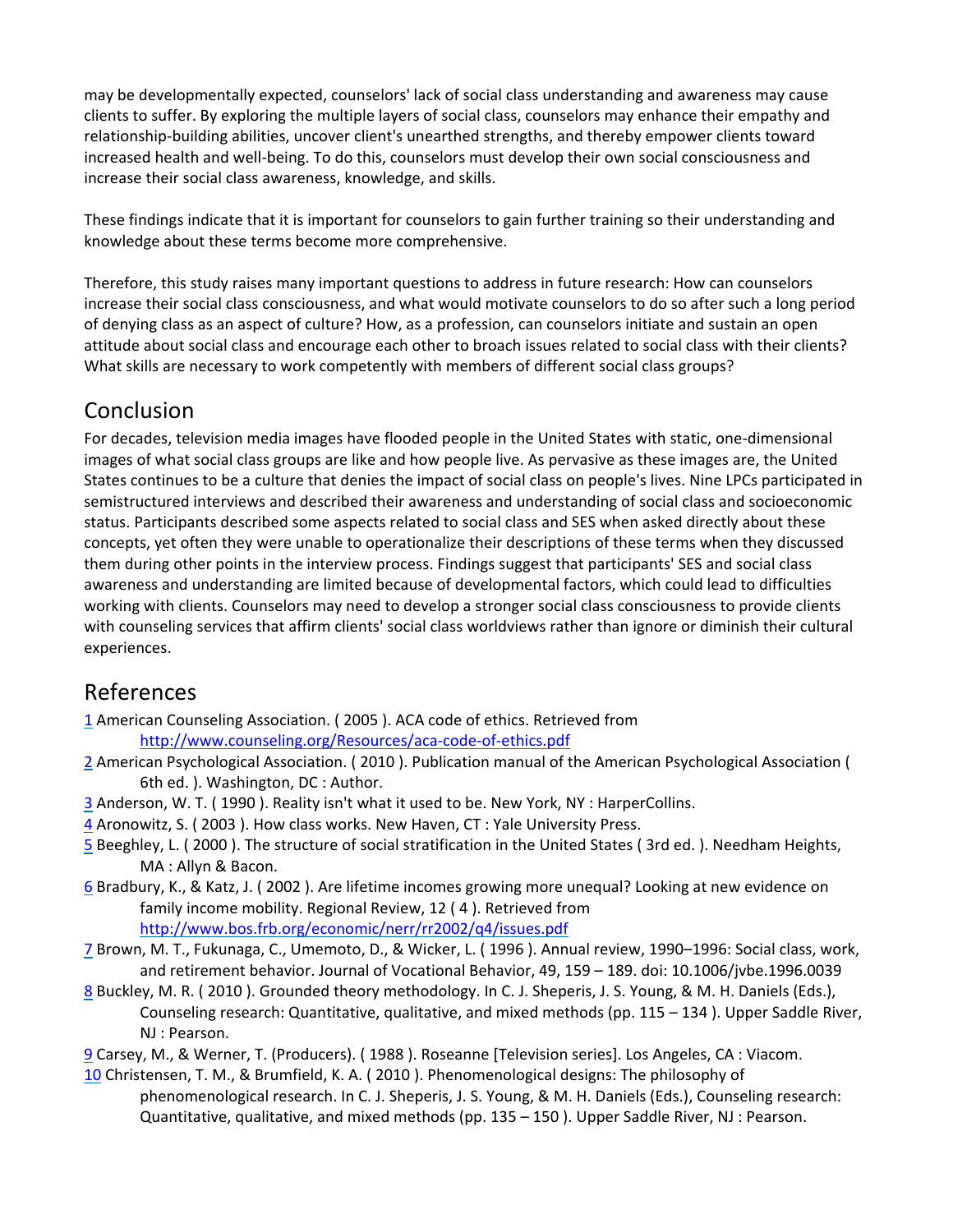- [11](https://0-web-a-ebscohost-com.libus.csd.mu.edu/ehost/detail/detail?vid=5&sid=97acbd83-f855-4a65-80d9-761605a35b41%40sessionmgr4006&bdata=JnNpdGU9ZWhvc3QtbGl2ZQ%3d%3d#bib11up) Constantine, M. G. ( 2002 ). The intersection of race, ethnicity, gender, and social class in counseling: Examining selves in cultural contexts. Journal of Multicultural Counseling and Development, 30, 210 – 215. doi: 10.1002/j.2161-1912.2002.tb00520.x
- [12](https://0-web-a-ebscohost-com.libus.csd.mu.edu/ehost/detail/detail?vid=5&sid=97acbd83-f855-4a65-80d9-761605a35b41%40sessionmgr4006&bdata=JnNpdGU9ZWhvc3QtbGl2ZQ%3d%3d#bib12up) Corbin, J. M., & Strauss, A. ( 1990 ). Grounded theory research: Procedures, canons, and evaluative criteria. Qualitative Sociology, 13, 3 – 21. doi: 10.1007/BF00988593
- [13](https://0-web-a-ebscohost-com.libus.csd.mu.edu/ehost/detail/detail?vid=5&sid=97acbd83-f855-4a65-80d9-761605a35b41%40sessionmgr4006&bdata=JnNpdGU9ZWhvc3QtbGl2ZQ%3d%3d#bib13up) Corbin, J. M., & Strauss, A. C. ( 1998 ). Basics of qualitative research ( 2nd ed. ). Thousand Oaks, CA : Sage.
- [14](https://0-web-a-ebscohost-com.libus.csd.mu.edu/ehost/detail/detail?vid=5&sid=97acbd83-f855-4a65-80d9-761605a35b41%40sessionmgr4006&bdata=JnNpdGU9ZWhvc3QtbGl2ZQ%3d%3d#bib14up) Crenshaw, K. ( 1991 ). Mapping the margins: Intersectionality, identity politics, and violence against women of color. Stanford Law Review, 43, 1241 – 1299. doi: 10.2307/1229039
- [15](https://0-web-a-ebscohost-com.libus.csd.mu.edu/ehost/detail/detail?vid=5&sid=97acbd83-f855-4a65-80d9-761605a35b41%40sessionmgr4006&bdata=JnNpdGU9ZWhvc3QtbGl2ZQ%3d%3d#bib15up) Creswell, J. ( 2007 ). Qualitative inquiry and research design ( 2nd ed. ). Thousand Oaks, CA : Sage.
- [16](https://0-web-a-ebscohost-com.libus.csd.mu.edu/ehost/detail/detail?vid=5&sid=97acbd83-f855-4a65-80d9-761605a35b41%40sessionmgr4006&bdata=JnNpdGU9ZWhvc3QtbGl2ZQ%3d%3d#bib16up) Dunlop, S. (Producer). ( 2006 ). The real housewives of Orange County [Television series]. Coto de Caza, CA : Bravo Cable.
- [17](https://0-web-a-ebscohost-com.libus.csd.mu.edu/ehost/detail/detail?vid=5&sid=97acbd83-f855-4a65-80d9-761605a35b41%40sessionmgr4006&bdata=JnNpdGU9ZWhvc3QtbGl2ZQ%3d%3d#bib17up) Gergen, K. J. ( 2000 ). The saturated self: Dilemmas of identity in contemporary life. New York, NY : Basic Books.
- [18](https://0-web-a-ebscohost-com.libus.csd.mu.edu/ehost/detail/detail?vid=5&sid=97acbd83-f855-4a65-80d9-761605a35b41%40sessionmgr4006&bdata=JnNpdGU9ZWhvc3QtbGl2ZQ%3d%3d#bib18up) Gillies, V. ( 2006 ). Parenting, class, and culture: Exploring the context of childrearing. Community Practitioner, 79, 114 – 117.
- [19](https://0-web-a-ebscohost-com.libus.csd.mu.edu/ehost/detail/detail?vid=5&sid=97acbd83-f855-4a65-80d9-761605a35b41%40sessionmgr4006&bdata=JnNpdGU9ZWhvc3QtbGl2ZQ%3d%3d#bib19up) Hays, D. G., & Wood, C. ( 2011 ). Infusing qualitative traditions in counseling research designs. **Journal of Counseling & Development**, 89, 288 – 295. doi: 10.1002/j.1556-6678.2011.tb00091.x
- [20](https://0-web-a-ebscohost-com.libus.csd.mu.edu/ehost/detail/detail?vid=5&sid=97acbd83-f855-4a65-80d9-761605a35b41%40sessionmgr4006&bdata=JnNpdGU9ZWhvc3QtbGl2ZQ%3d%3d#bib20up) Helms, J. E. ( 1992 ). A race is a nice thing to have: A guide to being a White person or understanding the White persons in your life. Topeka, KS : Content Communications.
- [21](https://0-web-a-ebscohost-com.libus.csd.mu.edu/ehost/detail/detail?vid=5&sid=97acbd83-f855-4a65-80d9-761605a35b41%40sessionmgr4006&bdata=JnNpdGU9ZWhvc3QtbGl2ZQ%3d%3d#bib21up) Hoadley, U., & Ensor, P. ( 2009 ). Teachers' social class, professional dispositions and pedagogic practice. Teaching and Teacher Education, 25, 876 – 886. doi: 10.1016/j.tate.2009.01.014
- [22](https://0-web-a-ebscohost-com.libus.csd.mu.edu/ehost/detail/detail?vid=5&sid=97acbd83-f855-4a65-80d9-761605a35b41%40sessionmgr4006&bdata=JnNpdGU9ZWhvc3QtbGl2ZQ%3d%3d#bib22up) Holton, J. A. ( 2007 ). The coding process and its challenges. In A. Bryant & K. Charmez (Eds.), The Sage handbook of grounded theory (pp. 265 – 290 ). Thousand Oaks, CA : Sage.
- [23](https://0-web-a-ebscohost-com.libus.csd.mu.edu/ehost/detail/detail?vid=5&sid=97acbd83-f855-4a65-80d9-761605a35b41%40sessionmgr4006&bdata=JnNpdGU9ZWhvc3QtbGl2ZQ%3d%3d#bib23up) Hunt, B. ( 2011 ). Publishing qualitative research in counseling journals. **Journal of Counseling & Development**, 89, 296 – 300. doi: 10.1002/j.1556-6678.2011.tb00092.x
- [24](https://0-web-a-ebscohost-com.libus.csd.mu.edu/ehost/detail/detail?vid=5&sid=97acbd83-f855-4a65-80d9-761605a35b41%40sessionmgr4006&bdata=JnNpdGU9ZWhvc3QtbGl2ZQ%3d%3d#bib24up) Jones, Q. (Producer). ( 1990 ). The fresh prince of Bel-Air [Television series]. Hollywood, CA : National Broadcasting Company Productions.
- [25](https://0-web-a-ebscohost-com.libus.csd.mu.edu/ehost/detail/detail?vid=5&sid=97acbd83-f855-4a65-80d9-761605a35b41%40sessionmgr4006&bdata=JnNpdGU9ZWhvc3QtbGl2ZQ%3d%3d#bib25up) Kim, S., & Cardemil, E. ( 2012 ). Effective psychotherapy with low-income clients: The importance of attending to social class. Journal of Contemporary Psychotherapy, 42, 27 – 35. doi: 10.1007/s10879-011-9194-0
- [26](https://0-web-a-ebscohost-com.libus.csd.mu.edu/ehost/detail/detail?vid=5&sid=97acbd83-f855-4a65-80d9-761605a35b41%40sessionmgr4006&bdata=JnNpdGU9ZWhvc3QtbGl2ZQ%3d%3d#bib26up) Knapp, T. R. ( 1998 ). Quantitative nursing research. Thousand Oaks, CA : Sage.
- [27](https://0-web-a-ebscohost-com.libus.csd.mu.edu/ehost/detail/detail?vid=5&sid=97acbd83-f855-4a65-80d9-761605a35b41%40sessionmgr4006&bdata=JnNpdGU9ZWhvc3QtbGl2ZQ%3d%3d#bib27up) Kraus, M. W., Côté, S., & Keltner, D. ( 2010 ). Social class, contextualism, and empathetic accuracy. Psychological Science, 21, 1716 – 1723. doi: 10.1177/0956797610387613
- [28](https://0-web-a-ebscohost-com.libus.csd.mu.edu/ehost/detail/detail?vid=5&sid=97acbd83-f855-4a65-80d9-761605a35b41%40sessionmgr4006&bdata=JnNpdGU9ZWhvc3QtbGl2ZQ%3d%3d#bib28up) Kraus, M. W., Piff, P. K., Mendoza-Denton, R., Rheinschmidt, M. L., & Keltner, D. ( 2012 ). Social class, solipsism, and contextualism: How the rich are different from the poor. Psychological Review, 119, 546 – 572. doi: 10.1037/a0028756
- [29](https://0-web-a-ebscohost-com.libus.csd.mu.edu/ehost/detail/detail?vid=5&sid=97acbd83-f855-4a65-80d9-761605a35b41%40sessionmgr4006&bdata=JnNpdGU9ZWhvc3QtbGl2ZQ%3d%3d#bib29up) Kudrna, L., Furnham, A., & Swami, V. ( 2010 ). The influence of social class salience on self-assessed intelligence. Social Behavior and Personality, 38, 859 – 864. doi: 10.2224/sbp.2010.38.6.861
- [30](https://0-web-a-ebscohost-com.libus.csd.mu.edu/ehost/detail/detail?vid=5&sid=97acbd83-f855-4a65-80d9-761605a35b41%40sessionmgr4006&bdata=JnNpdGU9ZWhvc3QtbGl2ZQ%3d%3d#bib30up) Kurtz, R. A. ( 1966 ). The public use of sociological concepts: Culture and social class. The American Psychologist, 1, 187 – 189.
- [31](https://0-web-a-ebscohost-com.libus.csd.mu.edu/ehost/detail/detail?vid=5&sid=97acbd83-f855-4a65-80d9-761605a35b41%40sessionmgr4006&bdata=JnNpdGU9ZWhvc3QtbGl2ZQ%3d%3d#bib31up) Lareau, A. ( 2011 ). Unequal childhoods: Class, race and family life ( 2nd ed. ). Berkeley : University of California Press.
- [32](https://0-web-a-ebscohost-com.libus.csd.mu.edu/ehost/detail/detail?vid=5&sid=97acbd83-f855-4a65-80d9-761605a35b41%40sessionmgr4006&bdata=JnNpdGU9ZWhvc3QtbGl2ZQ%3d%3d#bib32up) Liu, W. M. ( 2001 ). Expanding our understanding of multiculturalism: Developing a social class worldview model. In D. B. Pope-Davis & H. L. K. Coleman (Eds.), The intersection of race, class, and gender in counseling psychology (pp. 127 – 170 ). Thousand Oaks, CA : Sage.
- [33](https://0-web-a-ebscohost-com.libus.csd.mu.edu/ehost/detail/detail?vid=5&sid=97acbd83-f855-4a65-80d9-761605a35b41%40sessionmgr4006&bdata=JnNpdGU9ZWhvc3QtbGl2ZQ%3d%3d#bib33up) Liu, W. M. ( 2011 ). Social class and the classism in the helping professions. Thousand Oaks, CA : Sage.
- [34](https://0-web-a-ebscohost-com.libus.csd.mu.edu/ehost/detail/detail?vid=5&sid=97acbd83-f855-4a65-80d9-761605a35b41%40sessionmgr4006&bdata=JnNpdGU9ZWhvc3QtbGl2ZQ%3d%3d#bib34up) Liu, W. M., Ali, S. R., Soleck, G., Hopps, J., Dunston, K., & Pickett, T., Jr. ( 2004 ). Using social class in counseling psychology research. Journal of Counseling Psychology, 51, 3 – 18. doi: 10.1037/0022- 0167.51.1.3